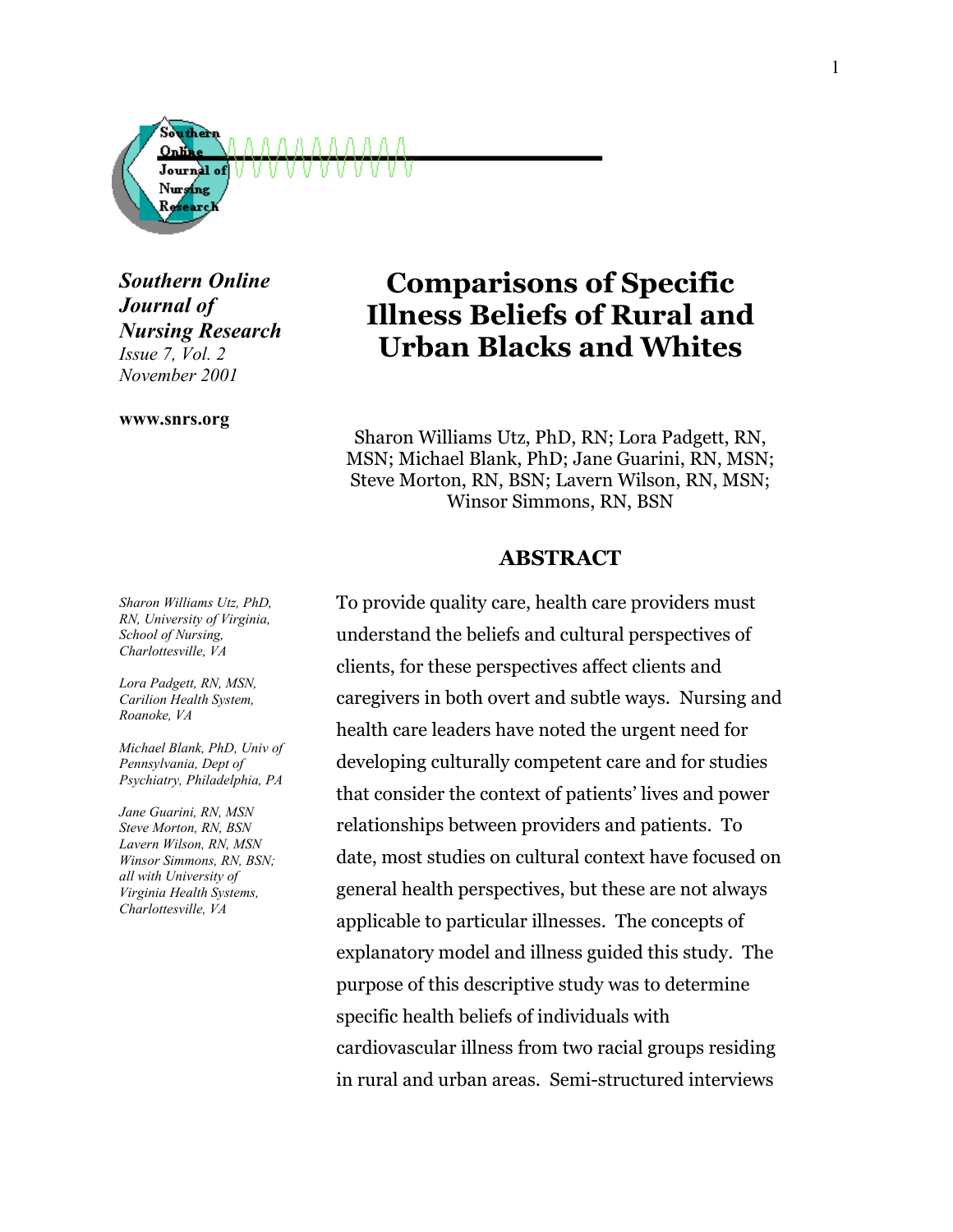were conducted with 126 patients (51 Blacks, 75 White adults) admitted to a medical center hospital for invasive cardiovascular procedures or surgery. The interview consisted of questions about specific illness beliefs and cultural perspectives based on a cultural assessment. Data were content analyzed using Folioviews software. Results indicated many similarities in all four subgroups. Differences were observed in 1) expectations for types of treatment and self-care; 2) understanding of physiological processes; 3) use of medical terminology; 4) focus on quality of life; 5) financial concerns; 6) and feeling "entitled" vs. "grateful." Results of this study reinforce the importance of determining individual client's explanatory model of illness, versus the tendency to make assumptions about client's perspectives based on observable characteristics or demographic variables.

Key Words: *Black Adults, Cardiovascular Diseases, Cultural Competence, Health Beliefs, Rural Health, Urban Health, White Adults*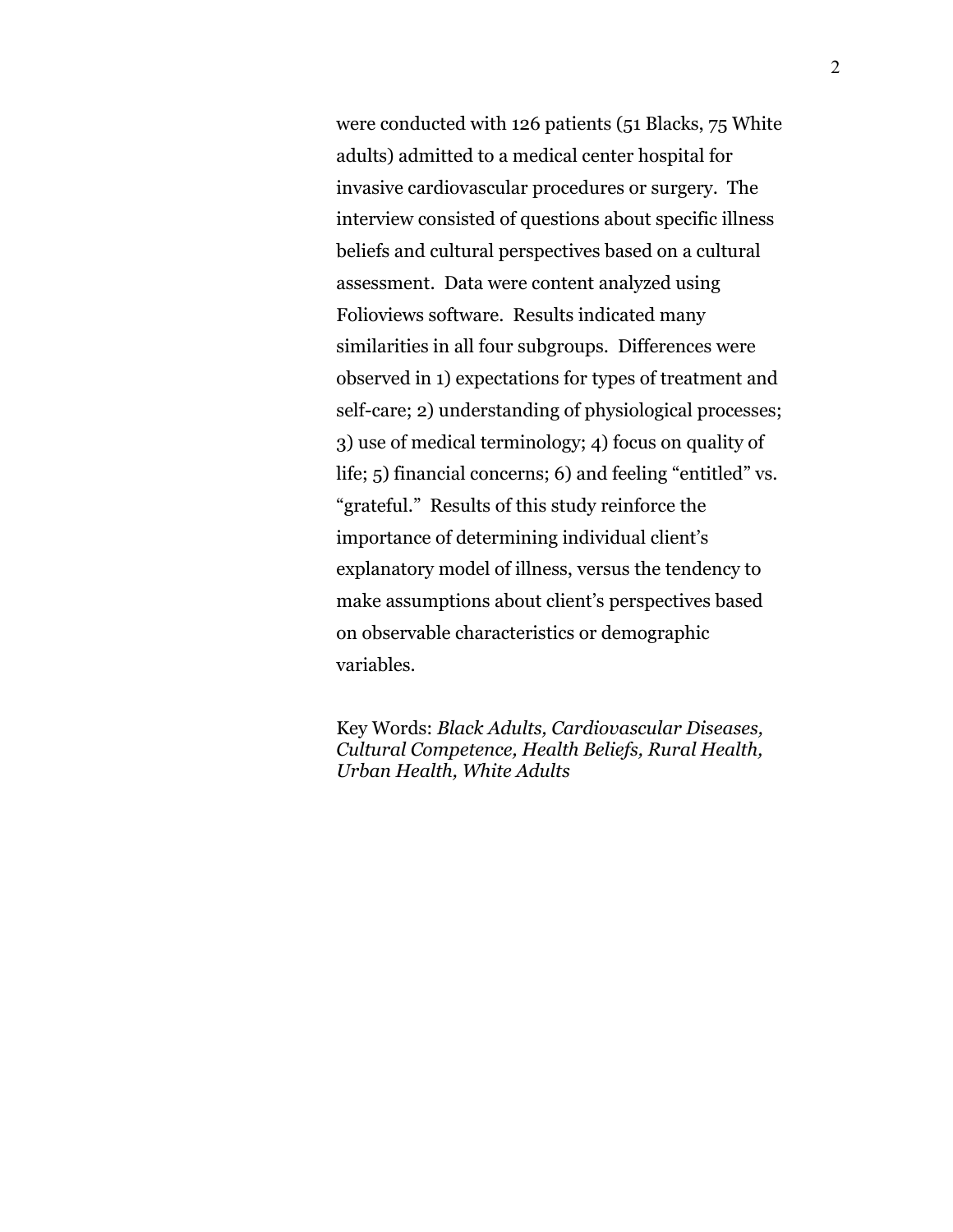## **Introduction**

**1** U.S. Department of Health and Human Services. *Healthy People 2010: Understanding and Improving Health*. 2nd ed. Washington, DC: U.S. Government Printing Office, November 2000. **2** N.I.H. (1999). *Women of color health data book.* Bethesda, MD: Office of the Director, Office of Research on Women's Health, National Institutes of Health, Department of Health and Human Services. **3** Ibid. **<sup>4</sup>** Anderson, N. (1996, March). *Why do African Americans suffer illness and die at a higher rate than other Americans?* Paper presented at the  $27<sup>th</sup>$  meeting of the Association for Applied Psychophysiology and Biofeedback, Albuquerque, NM. **5** Wallis, D. (1999). Heart disease in women. *Cardiovascular Nursing Newsletter*, Spring, 6-11. **<sup>6</sup>** NIH, 1999 **7** Kass, B.I., Weinick, R.M., & Monheit, A.C. (1999). Racial and ethnic differences in health. Rockville, MD. *Report from the Agency for Health Care Policy and Research*. **<sup>8</sup>** Wallis, 1999 <sup>9</sup> Hames, C.G. & Greenlund, K.J. (1996). Ethnicity and cardiovascular disease. The Evans County heart study. *American Journal of Medical Science, 311*, (3),130-134

Significant health disparities exist among various racial and ethnic groups in the U.S.**1,2** For example, life expectancies of Black and White Americans vary dramatically: White males, 73.2 years; Black males 64.9 years; White females 79.6 years; Black females 74.1 years.**3** Health disparities among racial and ethnic groups are particularly evident in age-adjusted death rates from heart disease.**4** More women than men are disabled and die of cardiovascular disease,**5** and racial differences are also evident, with the death rate among White women at 99 per 100,000, while among Black women the rate is 164 per 100,000.**6** The Agency for Health Care Policy and Research**7** notes that in the U.S., women have poorer health status than men, and Hispanic and Black adults have nearly twice the rates of poor health as White adults, much of it attributable to cardiovascular disease.**8** Decreasing rates of coronary heart disease in White men and increasing rates of the disease among Black men have also been noted.**<sup>9</sup>** Racial, gender, and cultural factors are important in the likelihood of developing and receiving treatment for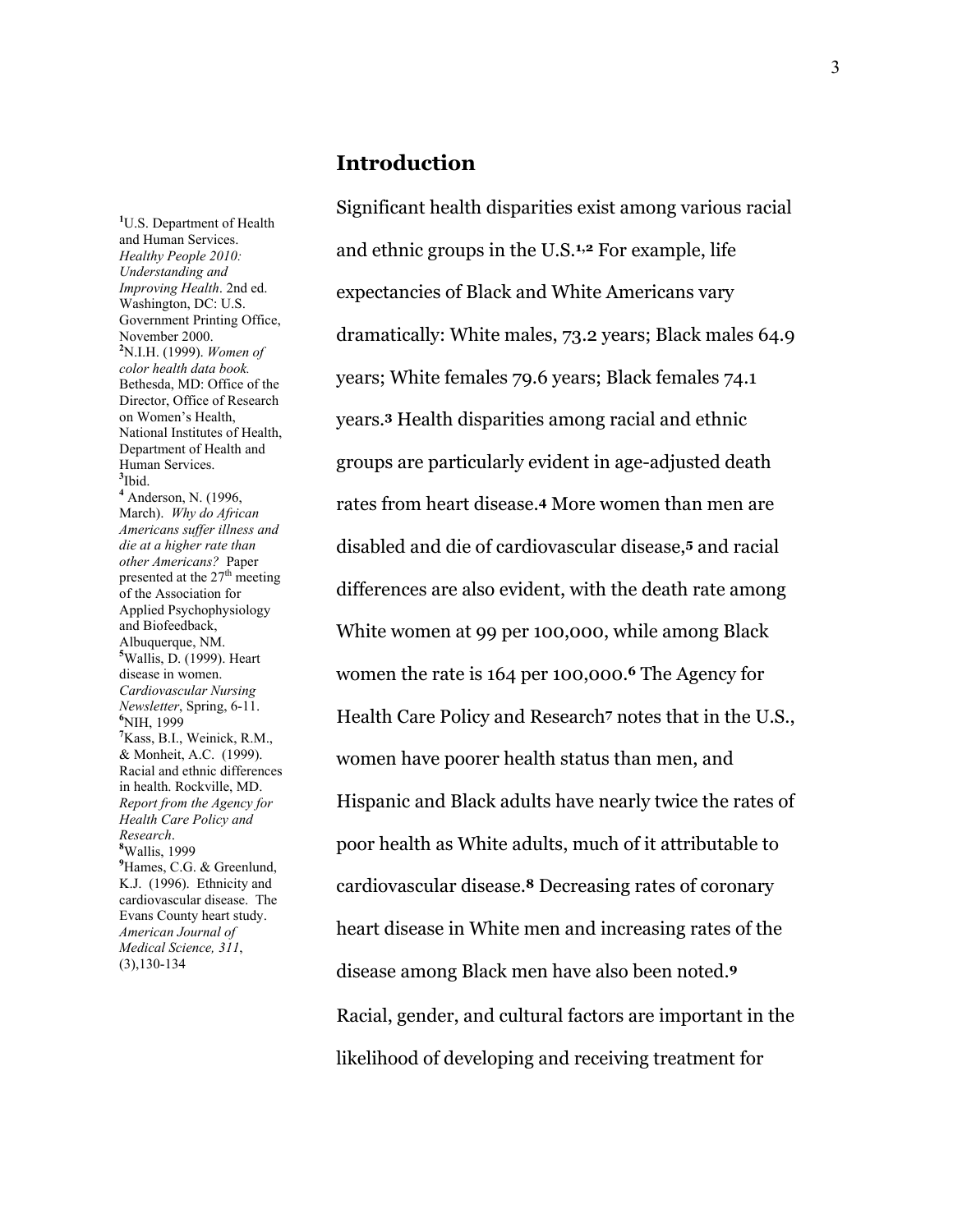**<sup>10</sup>**Department of Commerce (1994). *Current population reports*. Washington, D.C. Division of the Census. **<sup>11</sup>**Spector, R. (1991). *Cultural Diversity in Health and Illness,* (3rd. ed.) Norwalk, CT: Appleton and Lange Publishers.

**<sup>12</sup>**Larson, C.O., Colangelo, M., & Goods, K. (1998). Black and white differences in health perceptions among the indigent. *Journal of Ambulatory Care Management, 21*, (2), 35-43. **<sup>13</sup>**Campinha-Bacote, J. (1995). The quest for cultural competence in nursing care. *Nursing Forum, 30,* (4),19-25. **<sup>14</sup>**Leininger, M. (1985). Southern rural black and white American lifeways with focus on care and health practitioners. In *Qualitative Research Methods in Nursing.* New York: Grune and Stratton Publishers. **<sup>15</sup>**Meleis, A., Isenberg, M., Koerner, J.E., Lacey, B., & Stern, P. (1995). *Diversity marginalization and culturally competent health care: Issues in knowledge development*. New York: American Academy of Nursing Press. **<sup>16</sup>**Wenger, A.F. (1993). Cultural meaning of symptoms. *Holistic Nursing Practice*, 7 (2), 22-35. **<sup>17</sup>**Ramsey, P.W. & Glenn, L.L. (1998). Risk factors for heart disease in rural Appalachia. *Family & Community Health,* 20 (4), 71-82. **<sup>18</sup>**Wilson, M., Hinton, I. & Merwin, E. (2000). *Race, culture, mental health services and family well-* specific health problems. Thus, with the growing proportion of minority groups in the U.S.

population,**10,11** health care professionals are challenged to incorporate cultural perspectives into the care they provide. Cultural perspectives influence patients and caregivers in both overt and subtle ways, affecting attitudes toward illness and beliefs about proper care by self and others.**12-14** A lack of awareness of cultural differences means that health care providers will not be able to overcome common barriers that emerge from different life experiences.**15** Even the most basic aspects of care, such as the meaning of symptoms, are filtered through the worldview of the client and cannot be assumed to fit the typical biomedical model of the health care provider.**16** One aspect in overcoming health disparities is to improve abilities of health professionals to offer culturally competent care that respects and values differences in approaches to daily life, often seen among racial and ethnic minorities. This may be particularly important in rural communities, when strong traditions and the culture of rural life influence decisions to seek health care and its acceptability.**17,18** Also, minority status, with its different cultural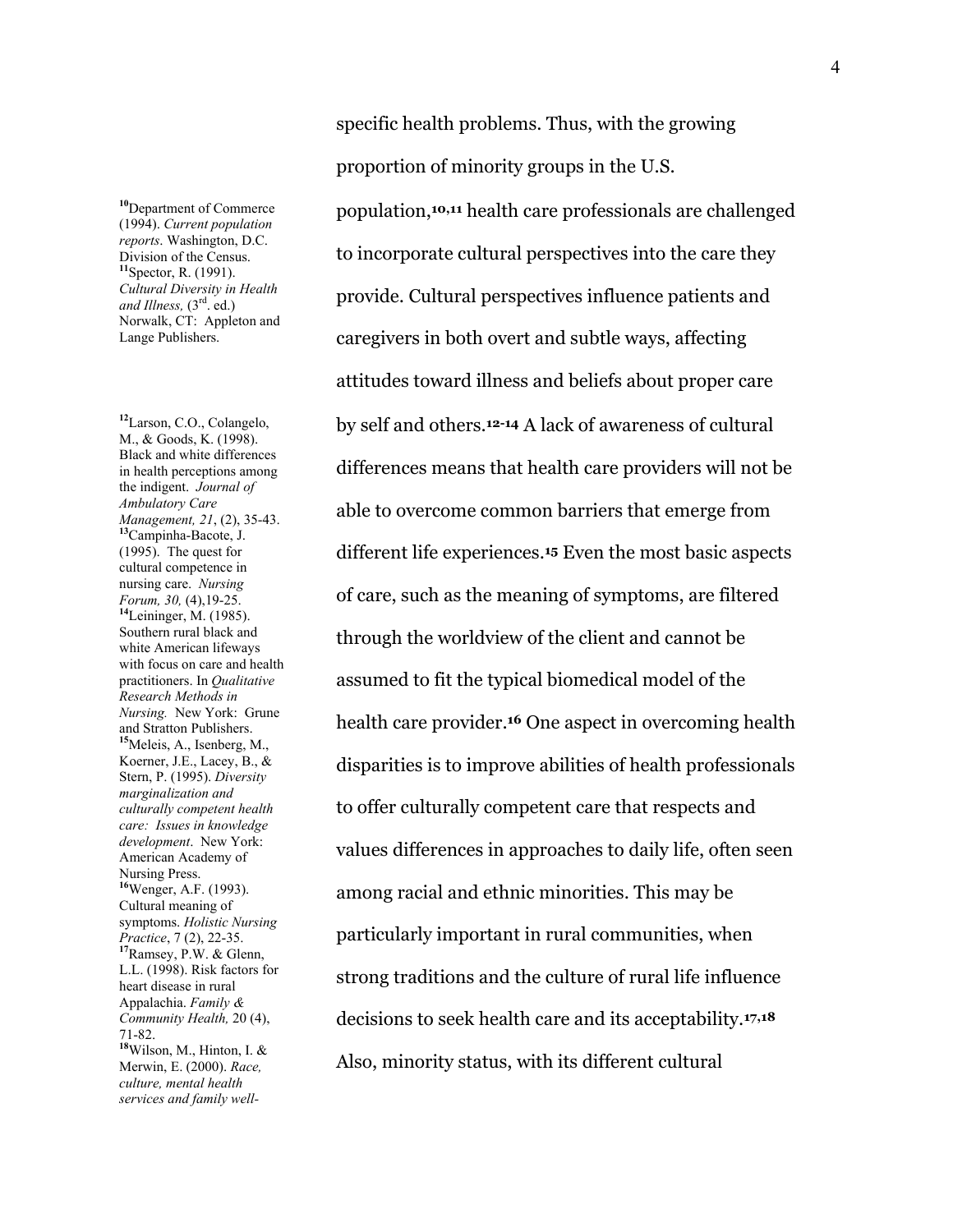*being*. Proceedings from a conference held in 1999, sponsored by the Faculty of Arts and Sciences, the Southeastern Rural Mental Health Research Center, and the Center for Children Families and the Law, University of Virginia.

**<sup>19</sup>**Meleis, A.I. (1996). Culturally competent scholarship substance and rigor. *Image: the Journal of Nursing Scholarship*, 19, (2), 1-16.

**<sup>20</sup>**McSweeney, J.C., Allan, J.D., & Mayo, K. (1997). Exploring the use of explanatory models in nursing research and practice. *Image: Journal of Nursing Scholarship, 29* (3), 243-248. **<sup>21</sup>**Luyas, G.T. (1991). An explanatory model of

traditions may interact with rural life to create a

complex interplay of factors that affect health status

and the ability to benefit from care.

Culturally competent care has been defined by the

National Academy of Nursing expert panel as:

"…care that takes into account issues related to diversity, marginalization, and vulnerability due to culture, race, gender and sexual orientation. This care is guided by nursing theories, models and/or research principles.... It is also care that is provided within the historical and 'dailiness' context of clients."**<sup>19</sup>**

Nurses need to develop approaches to caring for individuals with cardiovascular disease in ways that reflect cultural competence. As a first step in this process, the study reported here examined the health beliefs of a sample of adults with cardiovascular disease. Some of the participants lived in an urban area and some in a rural area. In order to practice culturally competent care, health care providers must try to elicit individuals' explanatory model of illness, their worldview and their illness experience.**20,21** This study was therefore guided by Kleinman's concept of the explanatory model of a disease, i.e., an individual's explanation of the cause, onset, course and treatment of

 $\ddot{a}$  if it is the interval in the contract of  $\ddot{a}$  is the interval interval in the interval interval in the interval interval in  $\ddot{a}$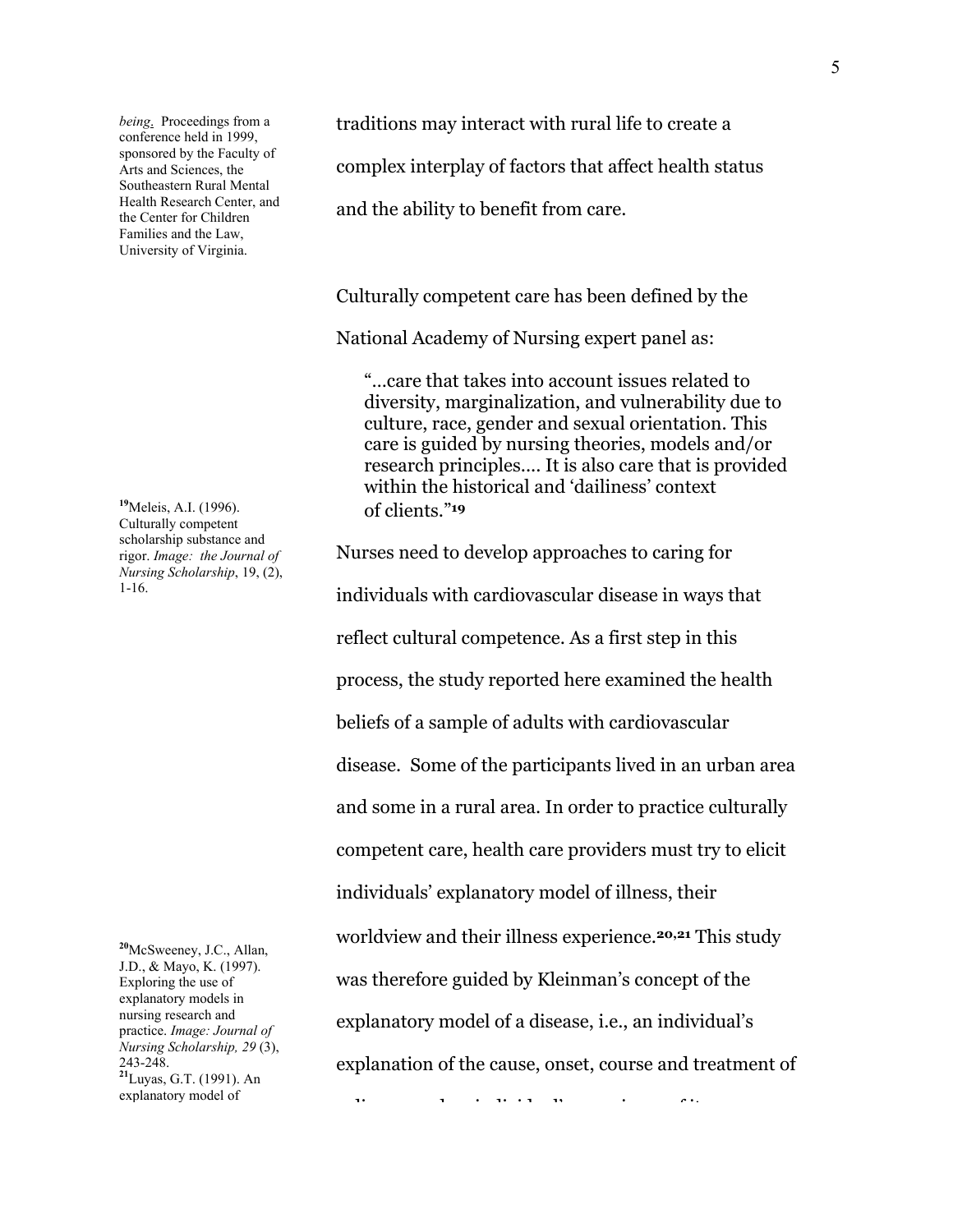diabetes. *Western Journal of Nursing Research, 13* (6), 681-697. **<sup>22</sup>**Kleinman, A. (1980). *Patients and healers in the context of culture*. Berkeley: University of California. **<sup>23</sup>**Kleinman, A., Eisenberg, L., & Good, B. (1978). Culture, illness and care: Clinical lessons from anthropologic and cross culture research. *Annals of Internal Medicine, 88,* (2), 251-258.

**<sup>24</sup>**McSweeney, et al, 1997 **<sup>25</sup>**Cohen, M.Z., Tripp-Reimer, T., Smith, C., Sorofman, B. & Lively, S. (1994). Explanatory models of diabetes: Patient-Practitioner variation. *Social Science in Medicine, 38* (1), 59-66.

a disease and an individual's experience of it as an illness.**22, 23** The theoretical framework (see Figure 1) demonstrates the relationship between the individual's explanatory model (EM) of an illness and the health care professional's exhibiting cultural competence through developing an understanding of the person's EM.

 Each person comes to the health care encounter with perspectives and ideas about the illness. It is only through inviting the person to share his/her EM that the health care professional is able to understand the client's perspective, honor the meanings, and care for the person in a way that respects his/her way of living.**24, 25**

# **Methods**

 In this descriptive exploratory study, semi-structured interviews were conducted with 126 informants admitted to cardiovascular units of a medical center hospital that serves mostly rural areas in Central Virginia. The study was part of a larger study of health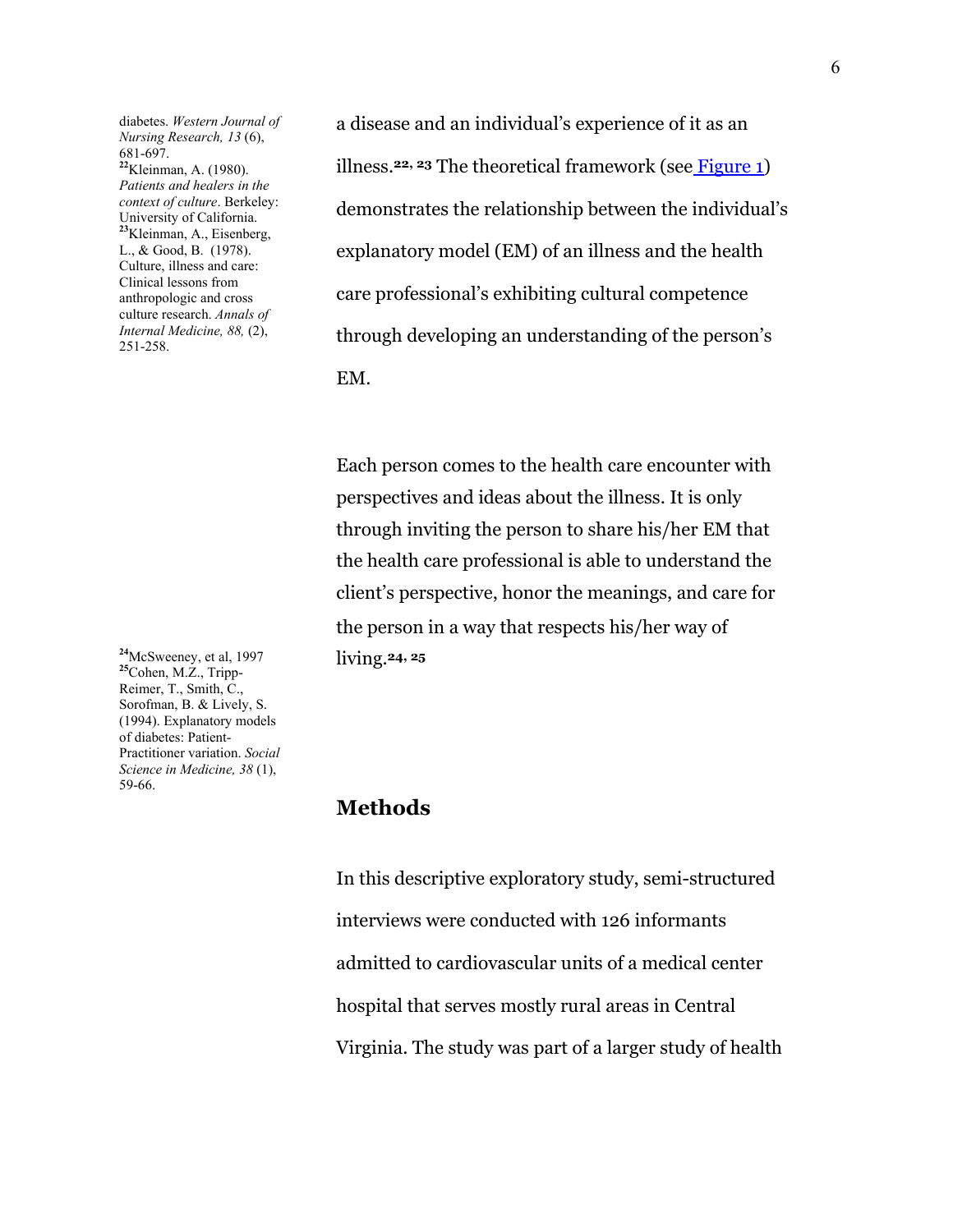status and preferences for who should make decisions about treatment. The study was approved by the Institutional Review Board. Informants were included if they were over 18 years of age, self-described as Black or White adults, living in a rural or urban community (determined by zip code, reflecting population density), in stable mental and physical condition, recovering from an invasive procedure for cardiovascular disease, and able to speak English and provide informed consent. Efforts were made to recruit equal numbers of Black and White and urban and rural participants. Interviews ended when data saturation was achieved and subject groups were nearly equal in numbers. Informants were paid \$10 for the interview; however, some participants refused the payment, stating that they wished to "help others." Confidentiality was protected in the taped interviews by addressing informants as "Mr. R" or "Mrs. M." Written data sheets and tapes were numbered but were not linked with any identifying information.

The nine interview questions were based on the work <sup>26</sup>Kleinman, et al, 1978 of Kleinman, Eisenberg and Good,<sup>26</sup> and were designed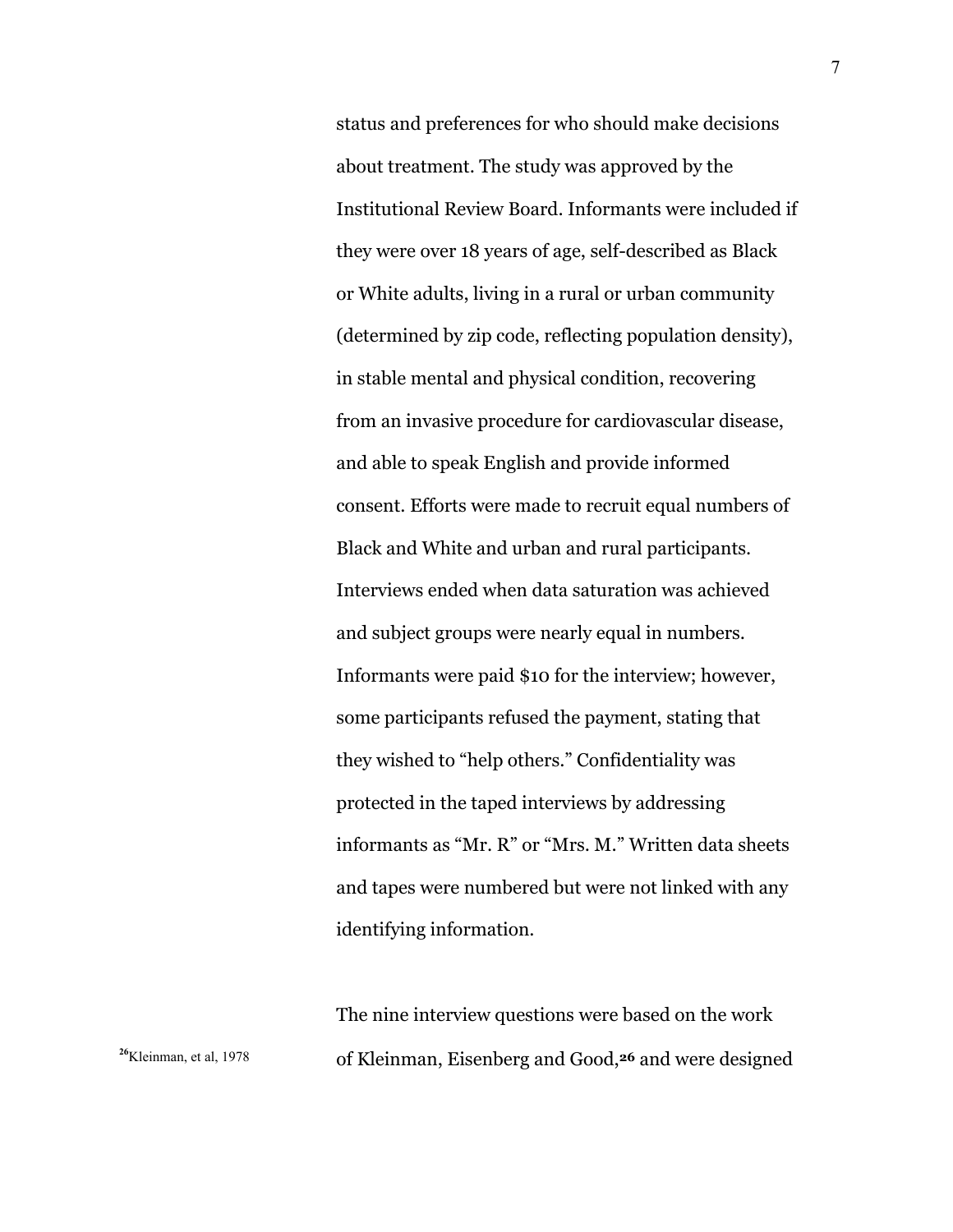to explore the informant's culturally based explanations for the current illness and appropriate treatments (see Table 1 for specific interview questions).

Audio taped interviews took approximately 30 minutes and were conducted in hospital rooms by researchers dressed in casual business clothes to distinguish them from care providers. Efforts were made to develop rapport with informants by first engaging in social conversation, asking where the person was born, where the family lived, and how long they had been in the region. There were four experienced nurses, both Black and White, who conducted interviews. Nurses of the same race as the informant conducted most interviews.

The race of the 126 participants was determined by selfreport from admission data. There were 51 Black and 75 White adults; 71 were males and 55 females (see Table 2 for breakdown by gender and race).

The vast majority were older adults, with an average age of 67 (SD = 10.7). Eighty-one percent had completed high school (SD =  $3.2$  years completed);  $38\%$  (n=46) were employed, 40% (n=49) were retired, and 22%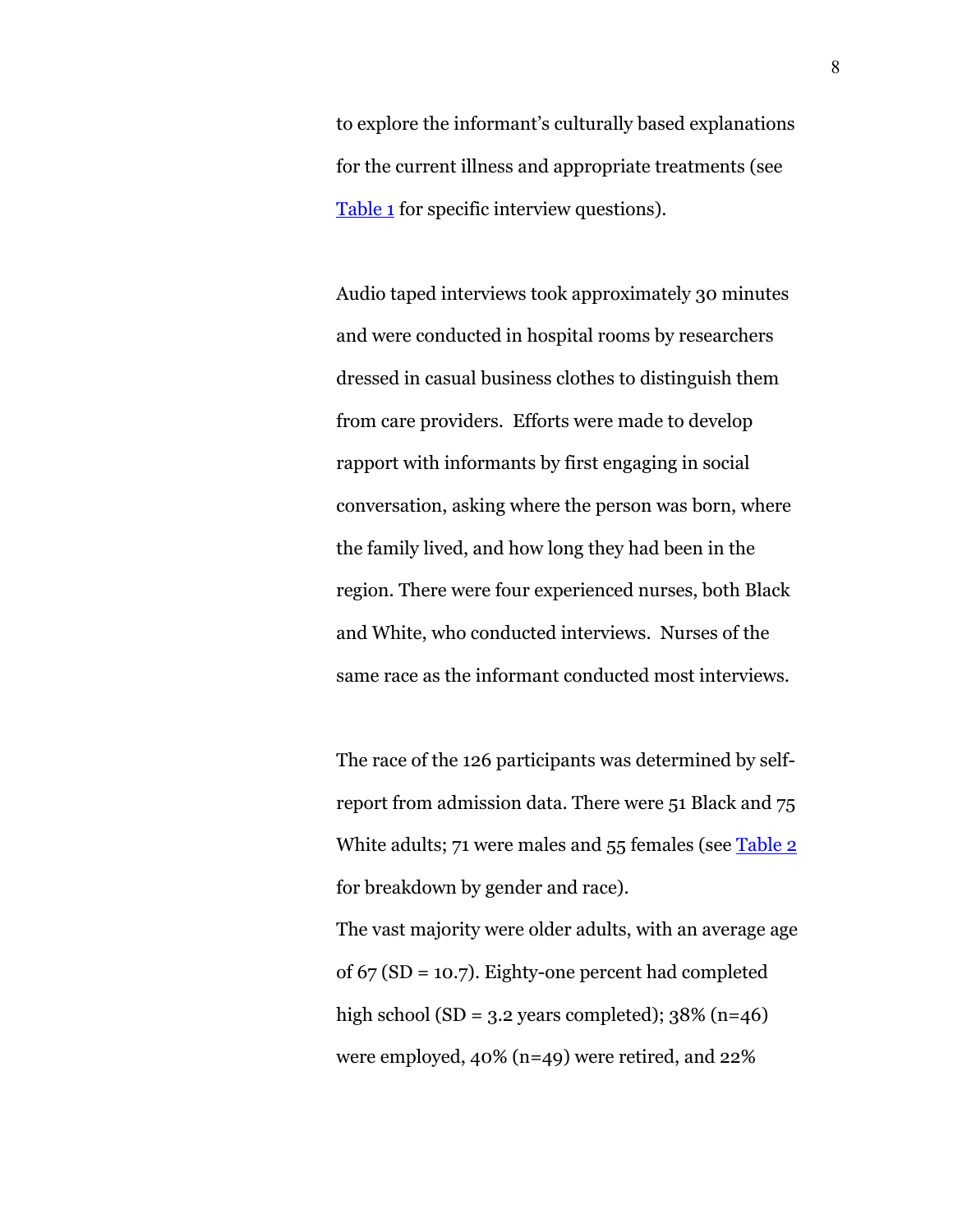(n=26) disabled. Of those who were employed, most worked in blue-collar occupations such as factory worker, truck driver and clerk; many of the women were homemakers. Household incomes ranged from \$2,000 to \$110,000, with 50% of participants making \$19,000 or less. While a variety of religious faiths were reported, the highest percentage indicated that they were Baptist (49%, n=62) (see Table 3 for detailed sample demographics). The most frequent cardiovascular diseases for which participants were hospitalized were coronary artery disease, peripheral vascular disease, and valve disease. Fifteen participants had both diabetes and hypertension.

# **Data Analysis**

Interviews were transcribed from tapes into Folioviews software**27** for content analysis by a research team member who had expertise in this methodology. The unit of analysis was the phrase. Responses were content analyzed from the taped interviews and phrases coded according to the interview questions from Kleinman et al.**28** In addition the entire text was

**<sup>27</sup>**Folio Corporation (1994). Folioviews 3.1 Infobase Management Software. Provo, UT. Folio Corporation.

**<sup>28</sup>**Kleinman, et al, 1978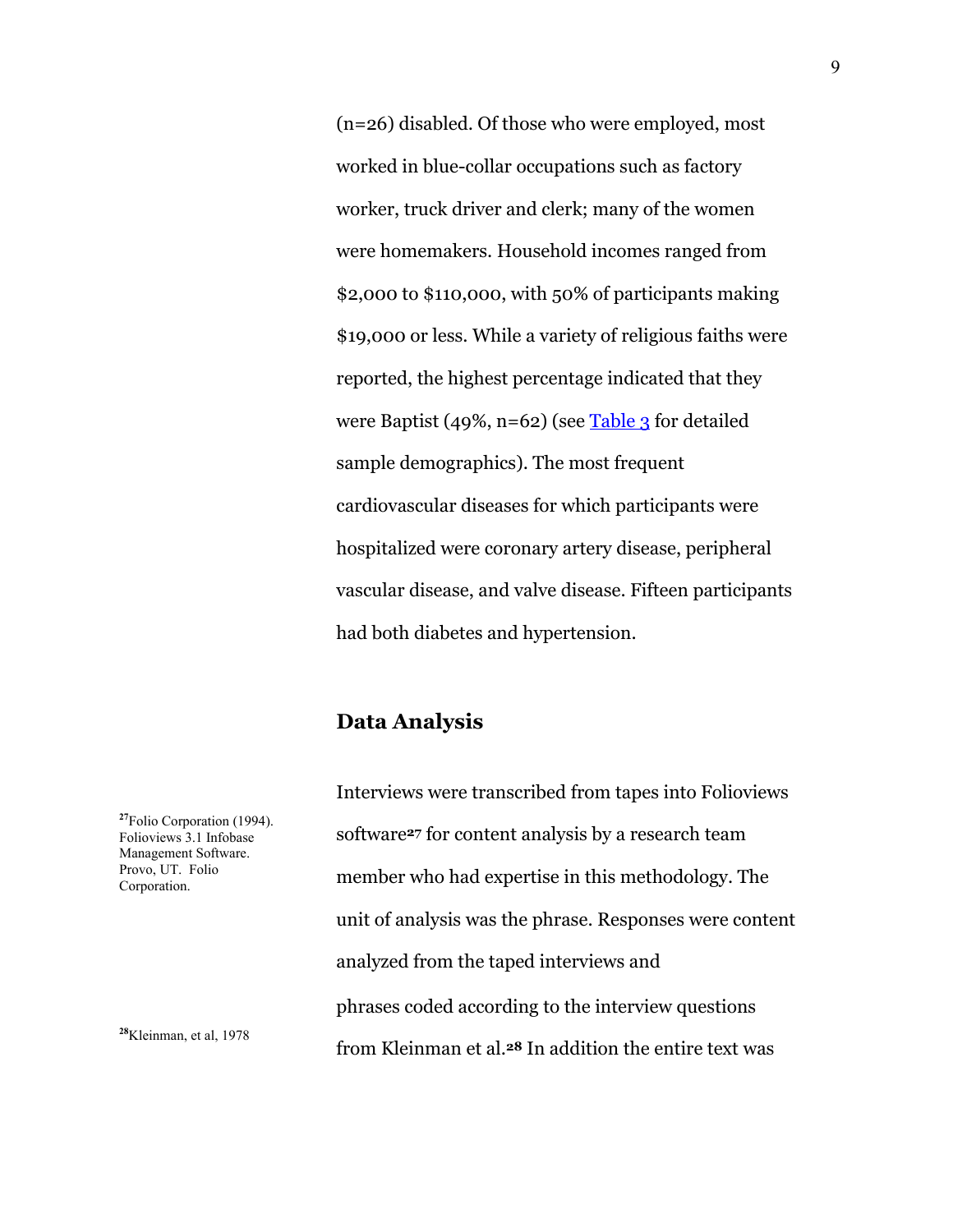searched for key words derived from Kleinman's questions such as "cause," "sickness," "treatment," etc. Color-coding of the text was used to aid in sorting content that fit particular questions, regardless of where the topic arose in the interview so that similar responses were grouped together. The responses for each question were then grouped together for the four subgroups of informants (by race and gender). Themes from each group were then compared.

Methods for establishing trustworthiness were based on the recommendations of Lincoln and Guba.**<sup>29</sup>** Credibility was established by using the research team and a consultant as peer debriefers. Member checking was accomplished by clarification during interviews by the four trained interviewers. There were a sufficient number of interviews to identify common themes. The analysis was completed by the principal investigator in collaboration with a research assistant. Confirmability and dependability were addressed by the use of an audit trail, which included transcripts, a record of coding from the Folioviews software, and notes from research team meetings where results were presented and

**<sup>29</sup>**Lincoln, Y., Guba, E. (1985). *Naturalistic Inquiry.*  Newbury Park. Sage Publications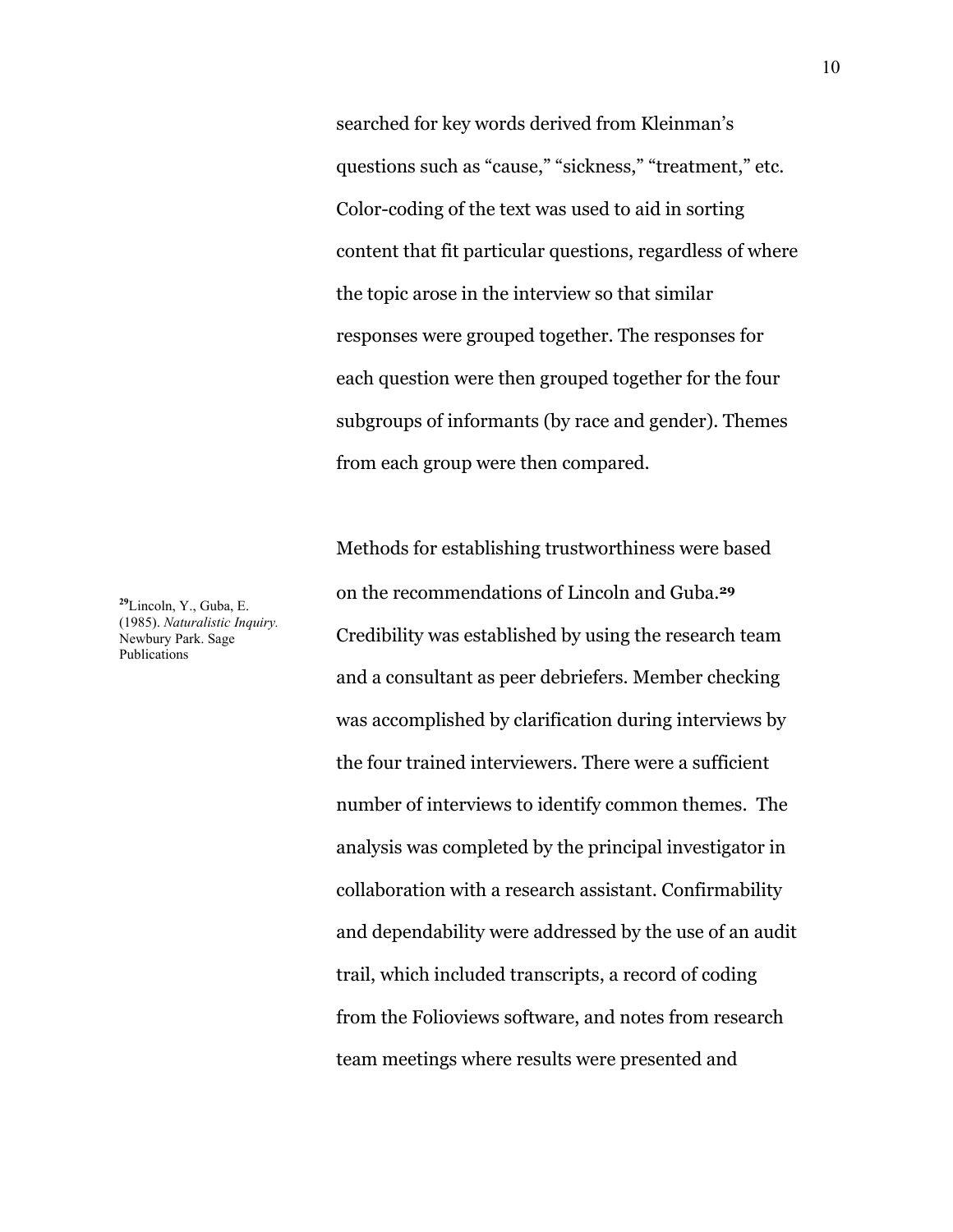discussed at regular intervals.

## **Results**

#### *Similarities*

Similarities were found among the four groups of participants in the significance of symptoms, the importance of functional status, the causes of illness, the treatments needed, and fears related to the illness. The *importance of symptoms* was the predominant theme. Symptoms were mentioned in response to questions about their sickness, problems that it had caused, and the desired results from treatment (i.e., relief from symptoms). When asked what their sickness did to them, informants in all four subgroups listed specific symptoms including pain, shortness of breath, swelling, loss of feeling, chest pain, and weakness. Participants also mentioned symptoms when asked about the problems their illness had caused. Symptoms mentioned most often were pain and weakness. In addition, informants in all subgroups mentioned relief of symptoms as one of the primary outcomes desired.

*Functional status* was the second most common theme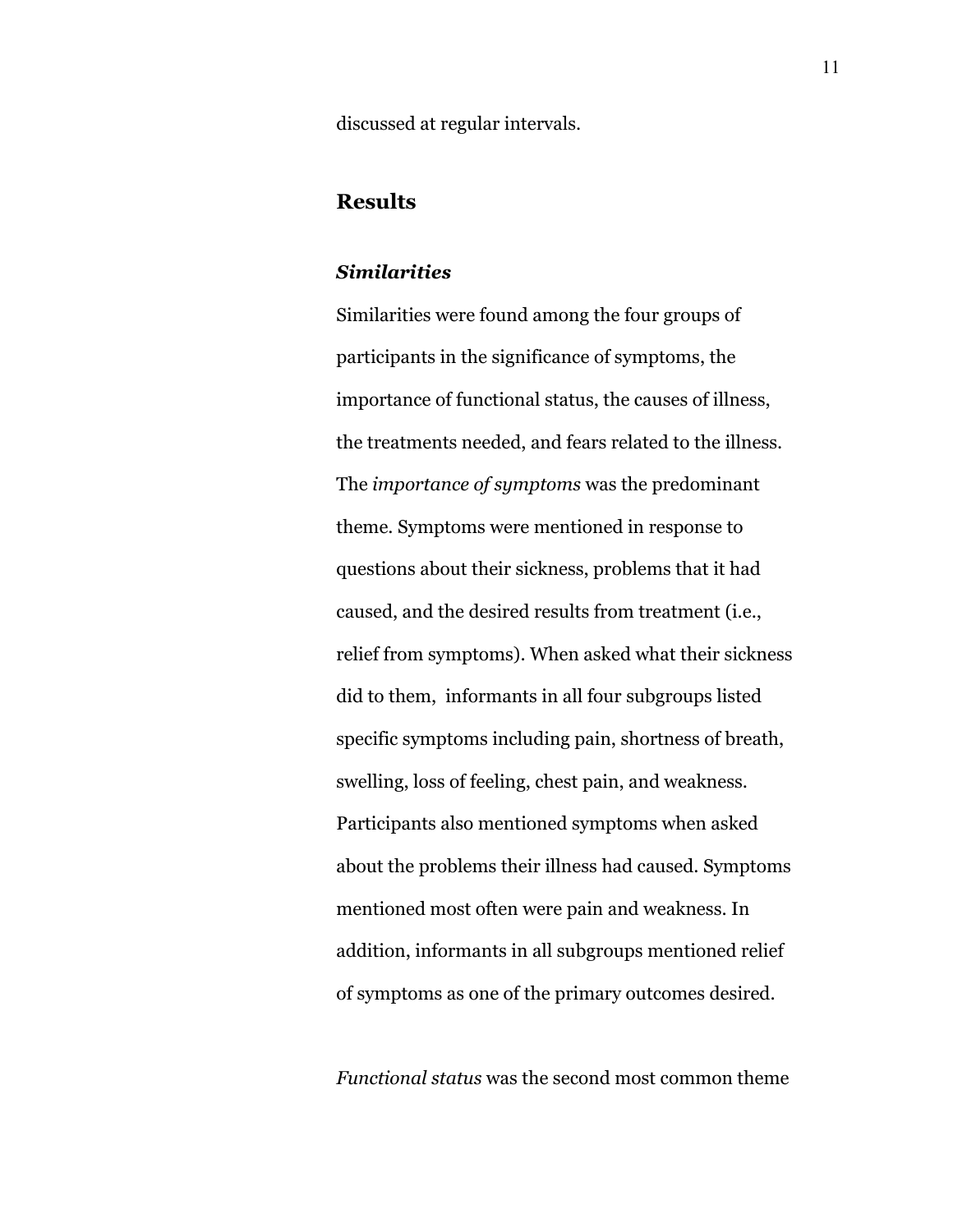mentioned by participants in all four groups. They described loss of function as one of the main problems their sickness had caused, and said return to function was one of the most important results they hoped for with treatment. All informants defined loss of functional status as inability to walk, work, and generally care for one's self. Being a burden to others was a frequent concern. A Black urban informant who desired to improve functional status said his goal was:

*"To have no more shortness of breath. Be able to walk and do like I used to. 'Cause I used to walk every day. I walked with a friend of mine and we'd just walk across town and get a cab back."* 

Informants in the four subgroups gave similar responses to questions about *what caused their health problem* and *why it started when it did*. Some had no idea about causation and some had definite ideas aboutcausation. Those informants who identified a cause mentioned lifestyle factors, such as smoking, drinking, diet, stress, and high cholesterol. Informants from the Black rural subgroup tended to attribute their health problem to a general state of "not taking care of myself" (Table 4 summarizes these findings).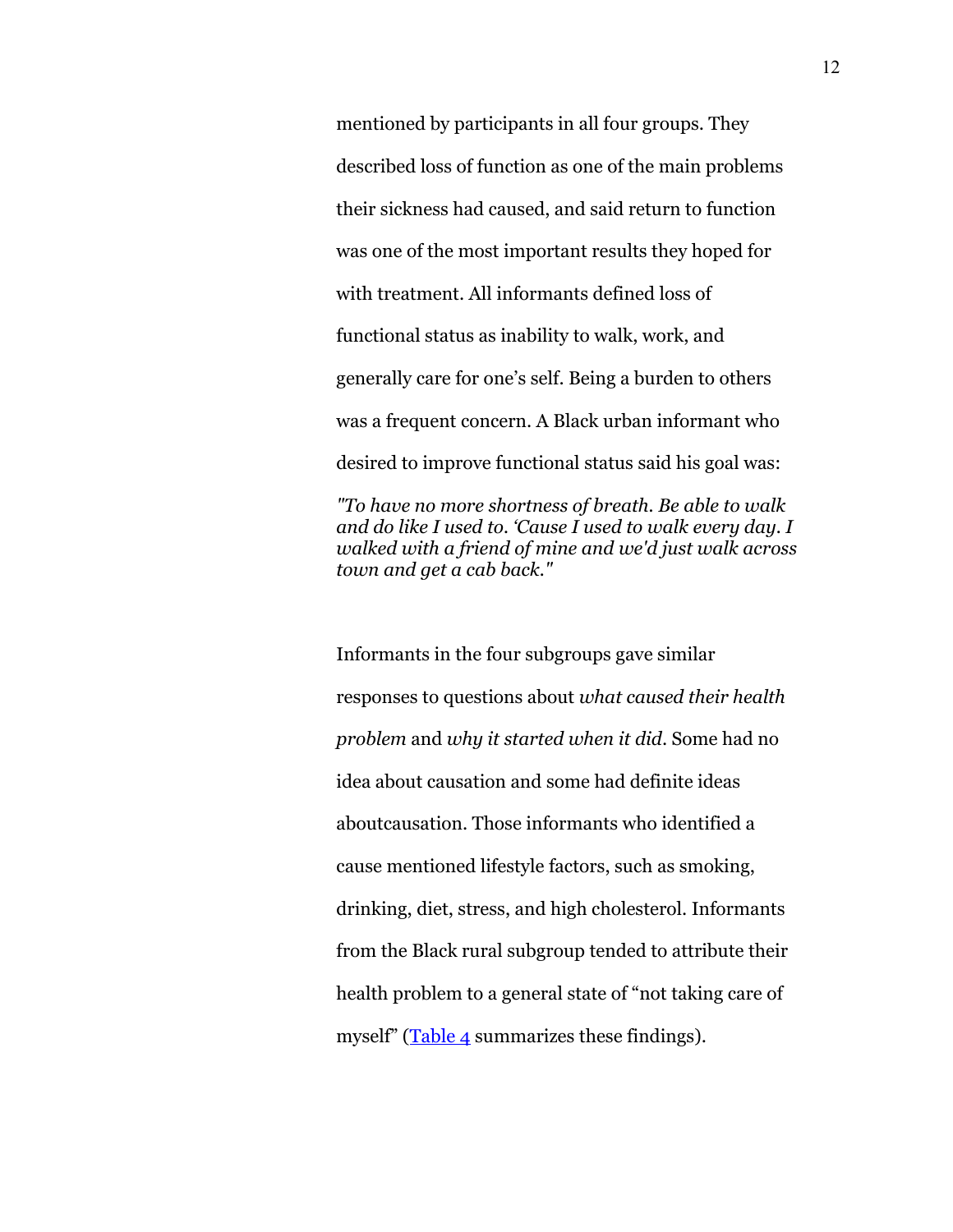Informants from the White rural and Black urban

subgroups said that *health care providers had told* 

*them lifestyle factors were the cause* of their illness.

But as the following quote from a Black urban

informant illustrates, participants were not sure they

accepted these explanations.

*"...they* [health professionals] *say cigarettes* [caused PVD] *and, by me sitting in driving a truck day in and day out is one of the major causes. So...I can't say that they're right and I can't say that they're wrong, you know, I don't know..."* 

Urban Blacks and rural Whites mentioned heredity as a factor causing their illness, noting multiple family members with the same problems.

Many people in all four subgroups had *no explanation when asked about why the illness started when it did*. People in both the White and Black urban groups said that their present problem could have been caused by a pre-existing problem such as high blood pressure, diabetes, or a problem with a heart valve. The White rural and Black urban subgroups explicitly stated they had been told by their health care provider that their current problem was caused by a pre-existing health problem. Again, however, they expressed uncertainty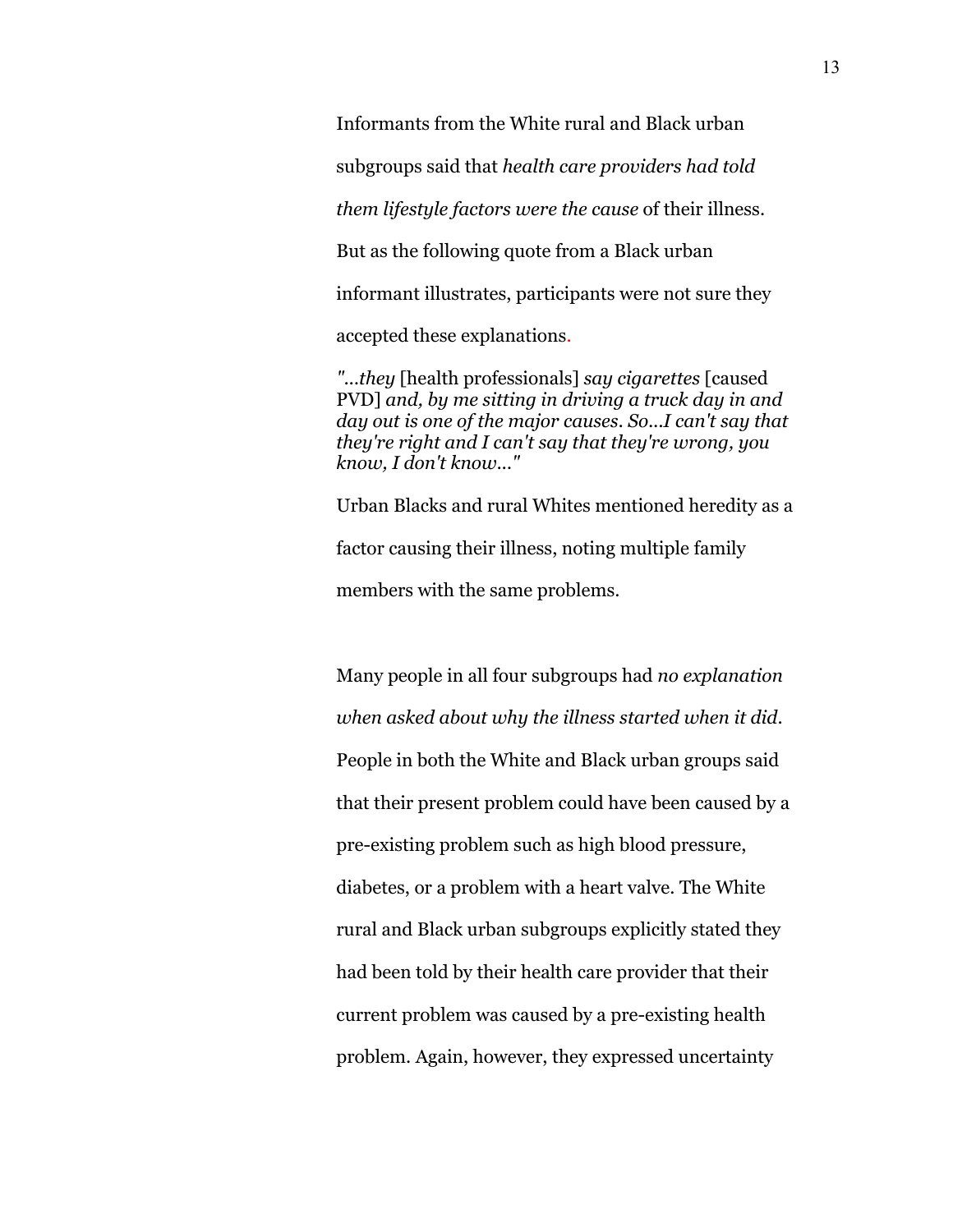about this, as illustrated by the following quote from a Black urban informant:

*"You know they* [health care professionals] *claim* [the cause is] *sugar, they say sugar....so diabetes...so. That's the only thing I have to go by, you know ...cause I never was sick in my life. So.... I got the diabetes so...they* ["they" is emphasized here] claim *that's it......"*  When asked how their illness worked, the predominant response in all four subgroups was, "I don't know." Informants in the White rural group mentioned

"plaques build up," "it hurts so bad it takes your breath away," "your heart is overworked," and "not getting enough oxygen." One Black rural informant said "lack of circulation." Black urban informants mentioned "sugar makes the blood sticky and makes the vessels get clogged up," and "the body was starving and not getting enough oxygen from heart disease." White urban informants mentioned "fluid building up," "blood supply cut off to the brain," "blood supply cut off," and "my heart couldn't handle the unusual beat."

Informants in all four groups responded similarly to the question about *what sort of treatment they should receive*. Most people interpreted the question as "how are you being treated here?" and their responses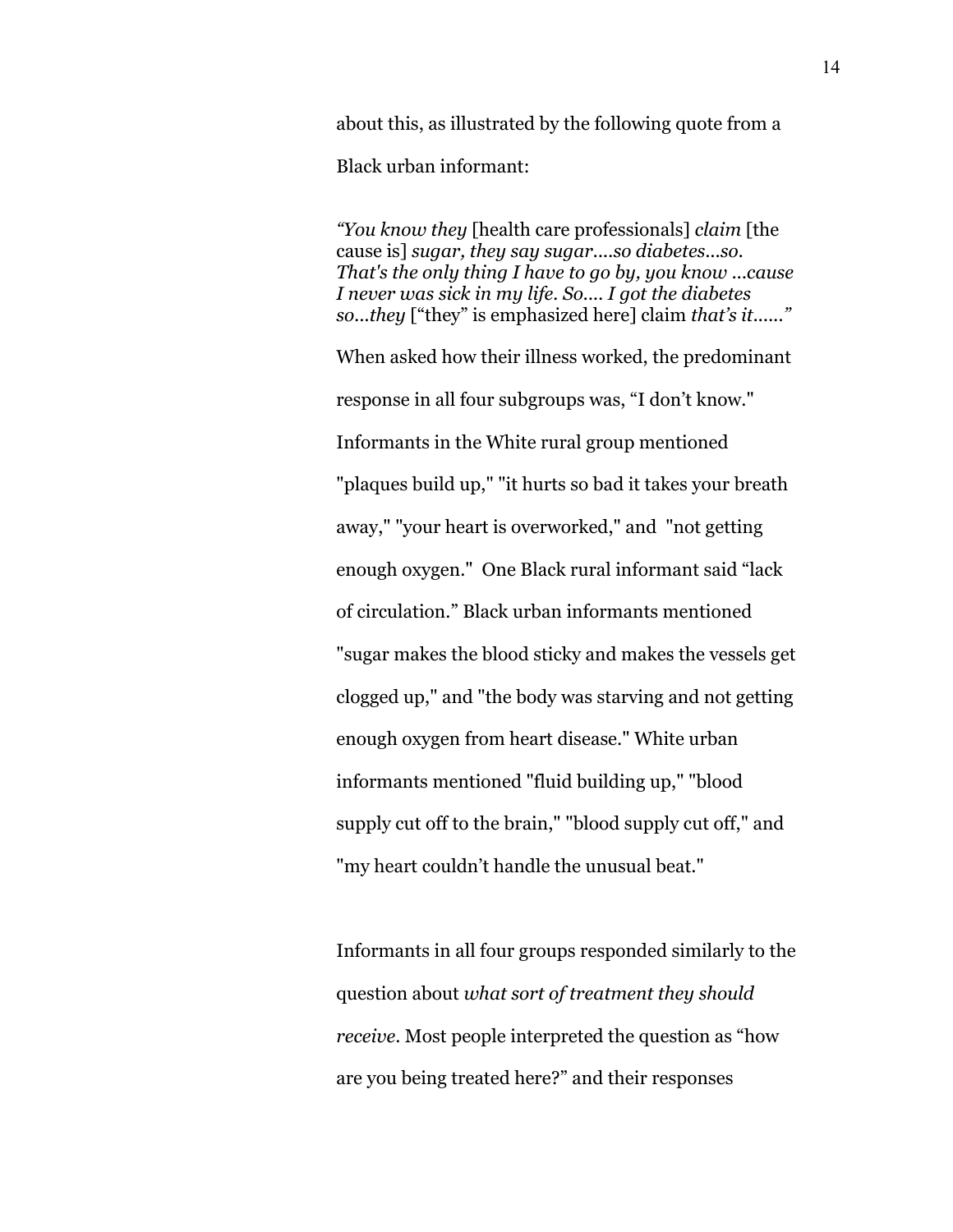included "they are treating me fine" and "everyone has been very nice to me." Informants clearly trusted their health care providers. Responses such as "they are doing everything they can" or "the doctor is doing what needs to be done" were common. One informant from the Black urban subgroup expressed thankfulness for his treatment:

*"I guess I'm receiving more than most people...and lucky to be receiving it, you know I...I'm glad to get what… help I can get. I don't have no insurance, I don't have a...um...hospital relation...or anything like that."* 

A final question asked participants *whether they had fears related to their illness*. Some responses seemed defensive, while others were noncommittal: "No, not really.... can't say that I fear anything now." Black urban informants mentioned fear of death, a heart attack, stroke, or kidney failure. Black rural informants gave more general responses such as "not getting well" or "not being able to work." Fears mentioned by White urban informants included death, stroke, organ rejection, heart attack, and lossof family, while White rural informants mentioned "death" and "loss of functional ability" as their greatest fears.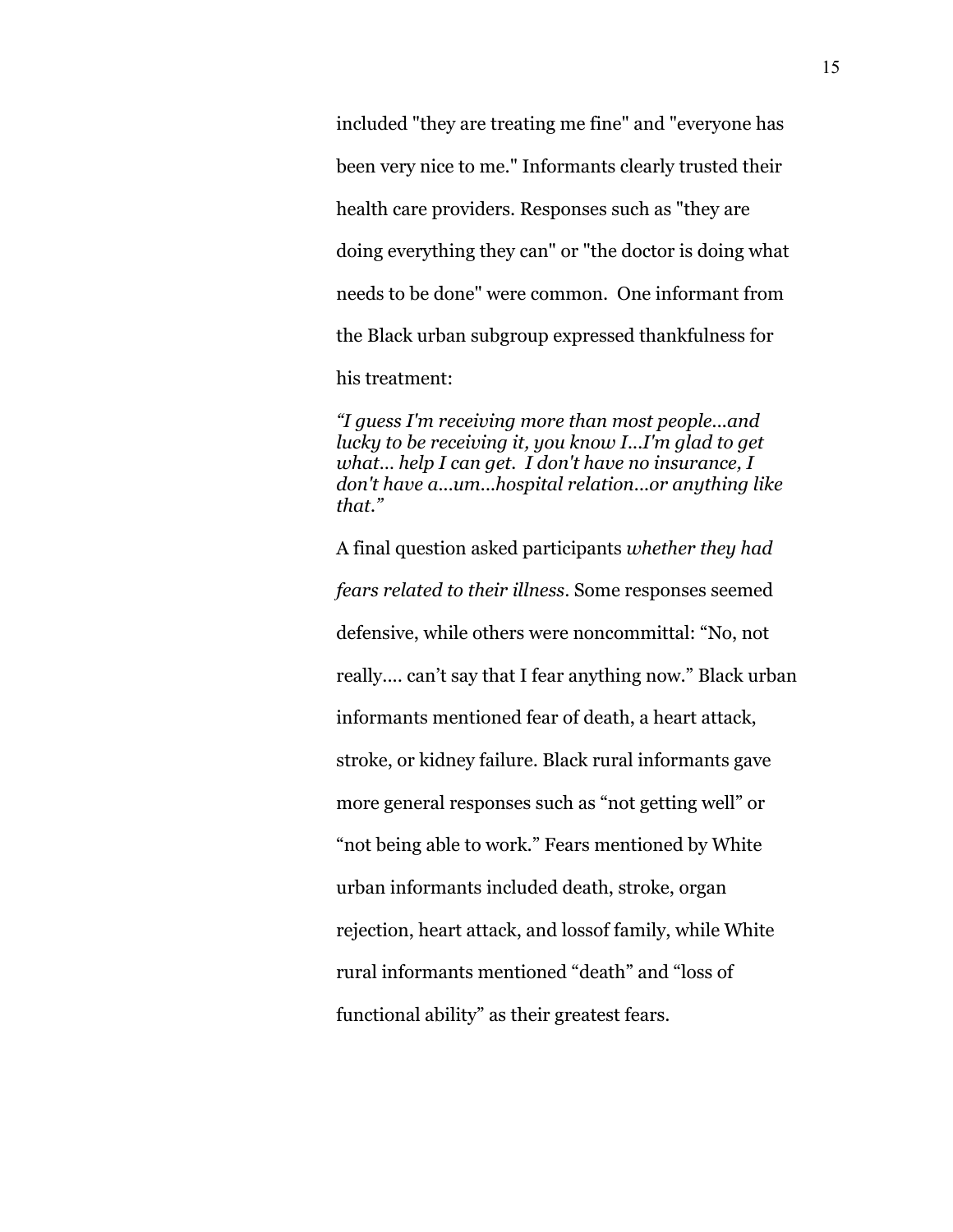#### *Differences*

Differences in the four groups were observed in the specificity with which they labeled symptoms, the severity and duration of illness, problems caused by the illness, why the illness started when it did, and the treatment needed.

While informants were generally very specific about symptoms, Black rural informants often listed nonspecific symptoms such as a "feeling of sickness" or a general feeling of illness, as in the following example:

*"Something was wrong with me. I just had a bad feeling. It felt like a sickness. I was just bored and upset, couldn't get myself together to do nothing. Yea, I really didn't know why I needed to go. It was just the way I felt. I didn't know...I called the rescue squad."* 

Another difference noted among the groups was in *whether they assigned a label* (often a diagnosis) to their symptoms and the explanation they gave (if any). Most of the Black rural subgroup did not mention a label or diagnosis for their symptoms. Informants in the other three subgroups often did attach a label to their symptoms such as a "heart attack" or "stroke," or stated that they were in the hospital for a procedure or an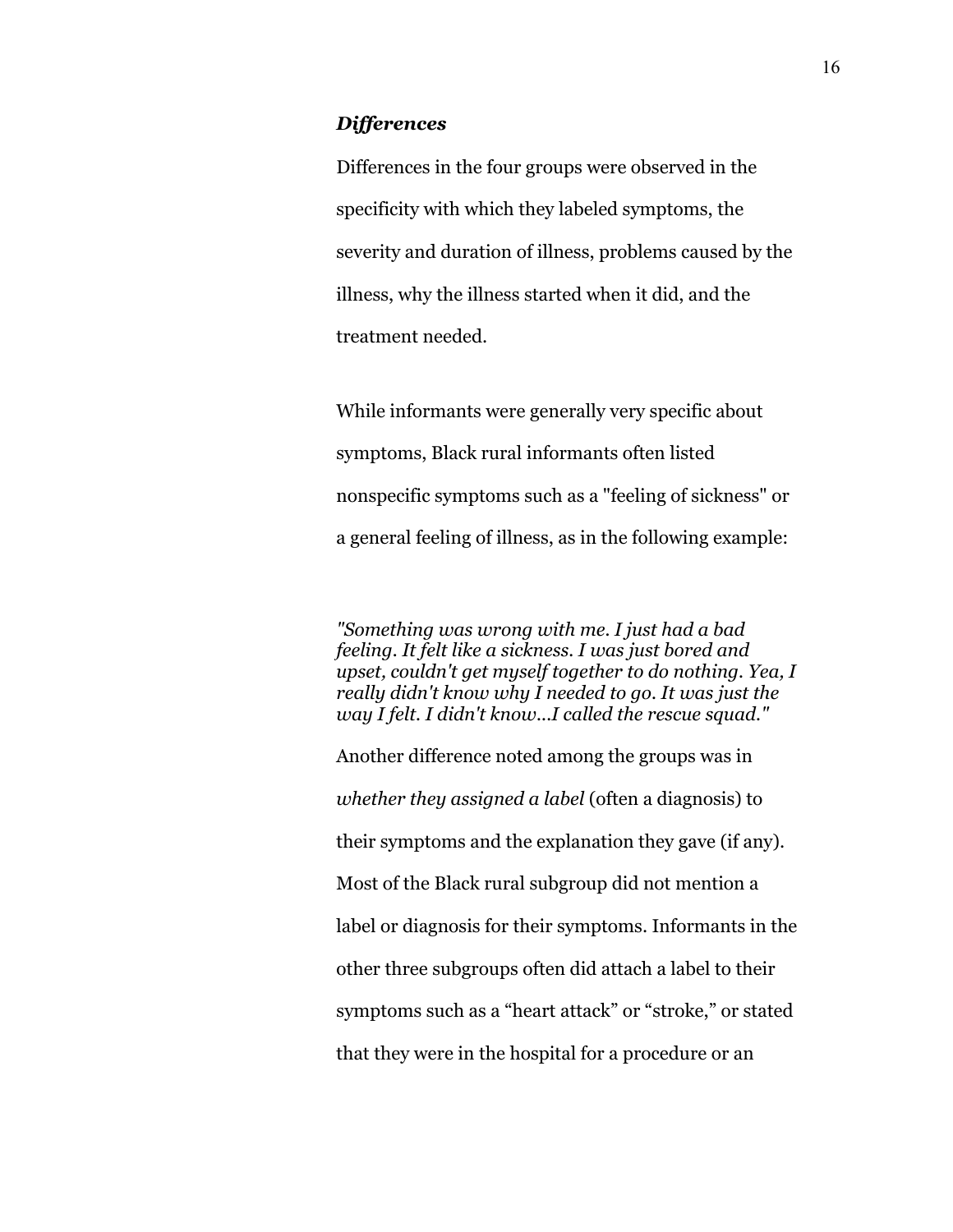operation such as an arteriogram or an amputation, or "I'm here for surgery on my foot." Informants in both the Black rural and urban subgroups indicated that they had received a label for their symptoms from health care providers. These groups often referred to health care providers as "they," as in this example:

*"I don't know. They thinking I got poor circulation. My legs, they just start hurting. And they be weak and stiff. I can't walk and they say it's from [poor] circulation."* 

In both rural subgroups, informants were *unsure about* 

*their acceptance of the diagnosis* or the label given by

health care providers. For example, a Black rural

informant talked about his health care problem thus:

*"And I woke up and I was dizzy, swimmy headed. My sister was sitting out on the porch. She said something's wrong with you and she went in straight and called the rescue squad. The rescue squad said that I had high blood. They brought me over here to the hospital. And they said I had a stroke. That's what I heard here. I don't know whether I did or not."* 

*Financial problems related to their illness,* was a theme

only for the Black rural and White urban groups. The

following quote is from a White urban informant:

*"Well, uh, it changed our whole lifestyle really, from the time I went on disability...it has changed it tremendously. I had to completely liquidate my business and face the uncertainties of how you're going to live.... that's a stress in itself. But, everything*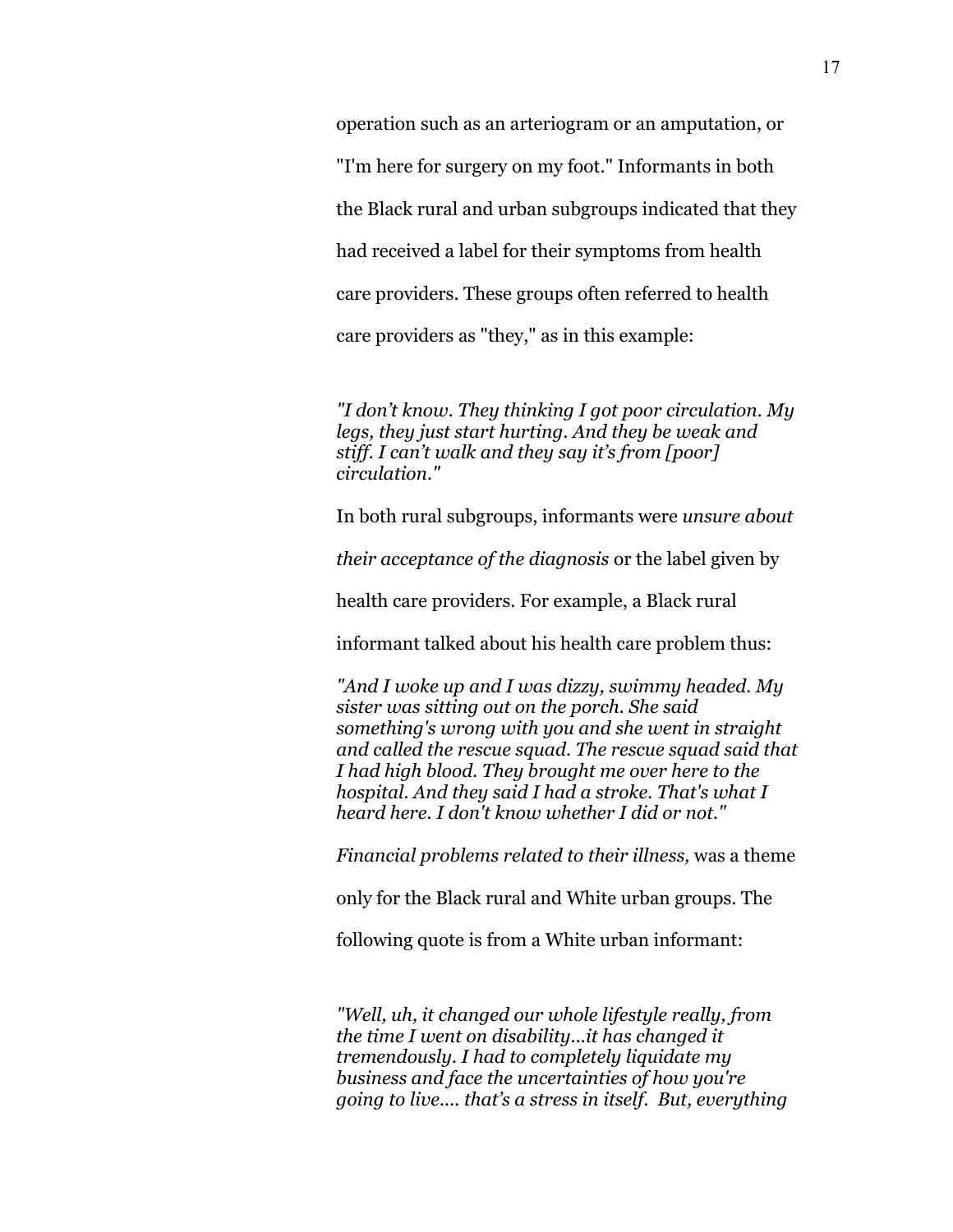*has just worked out beautifully."* 

The groups also differed in their responses to the question about *why the illness started when it did*. Informants from the White rural and Black urban subgroups suggested that the illness was predetermined: "it was just time for it to happen" or "it was just my time for it to happen." Others were less clear.

Questions about the *severity and duration of the illness* brought mixed responses from informants in all four groups. Although the predominant response was, "I don't know," there was a variety of responses. Black urban informants thought their illness was very severe and could be either short or stay with them the rest of their lives. Informants from the Black rural subgroup saw their health problems as "moderate" to "very severe," and generally thought the problem would be with them the rest of their lives. White rural informants described their condition as moderate to severe, and the duration as either short or long. The White urban subgroup saw the illness as severe and the duration as short without future problems.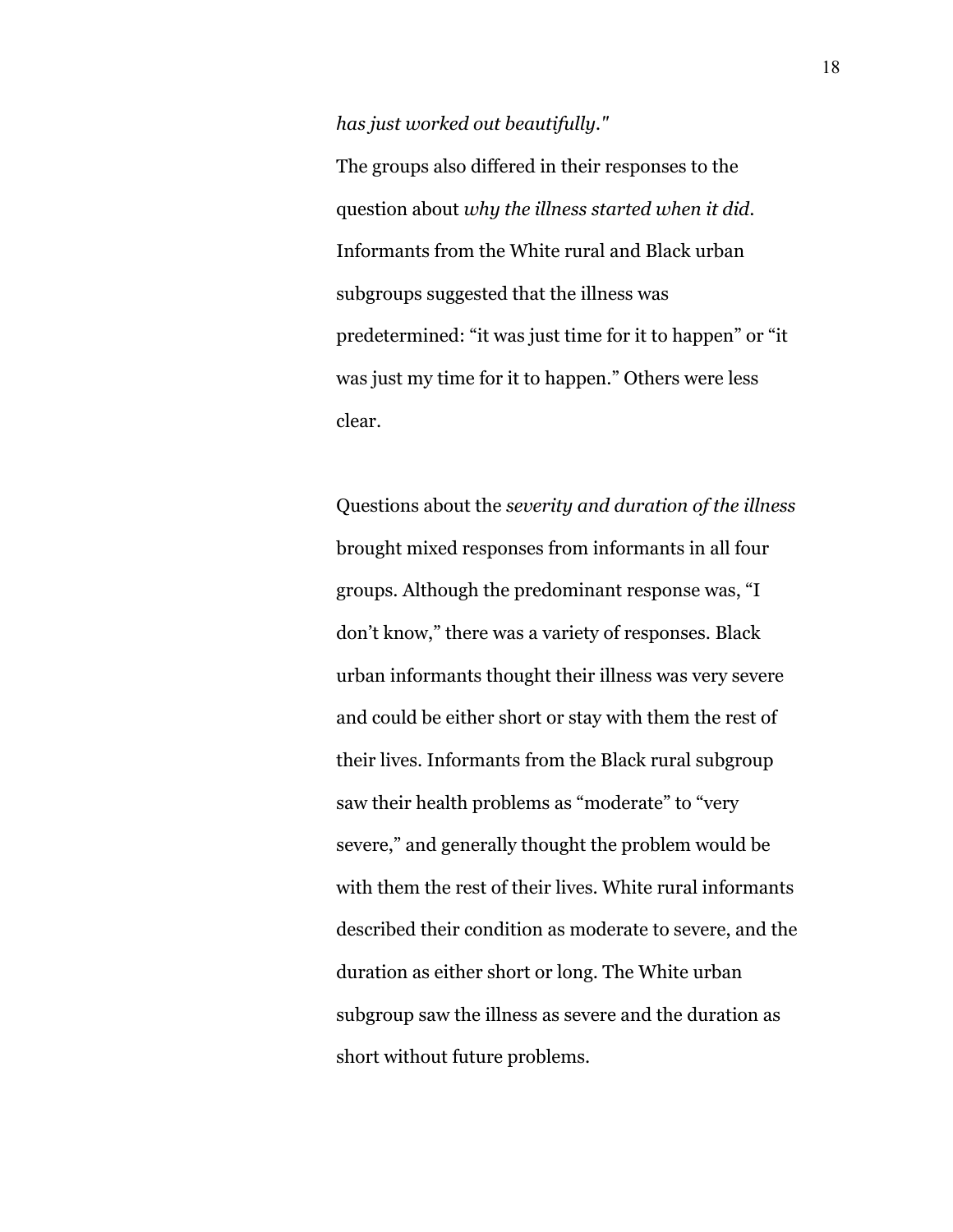*Ideas about treatments* also differed among the groups. The Black rural subgroup mentioned using sprays and salves, dressings, antibiotics, and protection. Some informants defined treatment as protection, meaning assistance from staff or equipment such as wheelchairs. Another example of protection was relief from stress and agitation. White urban informants described treatments needed as therapy (unspecified), exercise, medications, and diet. White rural informants mentioned medications, physical therapy, monitoring, and respiratory treatments. One Black urban informant expressed a belief in the central role he played in his treatment:

*"It's not what they should do, it's me. They've done their part by replacing your bad parts and now it's up to me to get in shape. I had a guy came in today when I took my first walk. He give me a pamphlet with some exercises to do that'll really help. You know to get me into shape, slow but sure."*

# **Discussion**

| $30$ Kleinman et al, 1978 | The semi-structured interview, developed by Kleinman                   |
|---------------------------|------------------------------------------------------------------------|
|                           | et al, <sup>30</sup> was useful in eliciting patients' perspectives on |
|                           | cardiovascular illness. The fact that there were <b>both</b>           |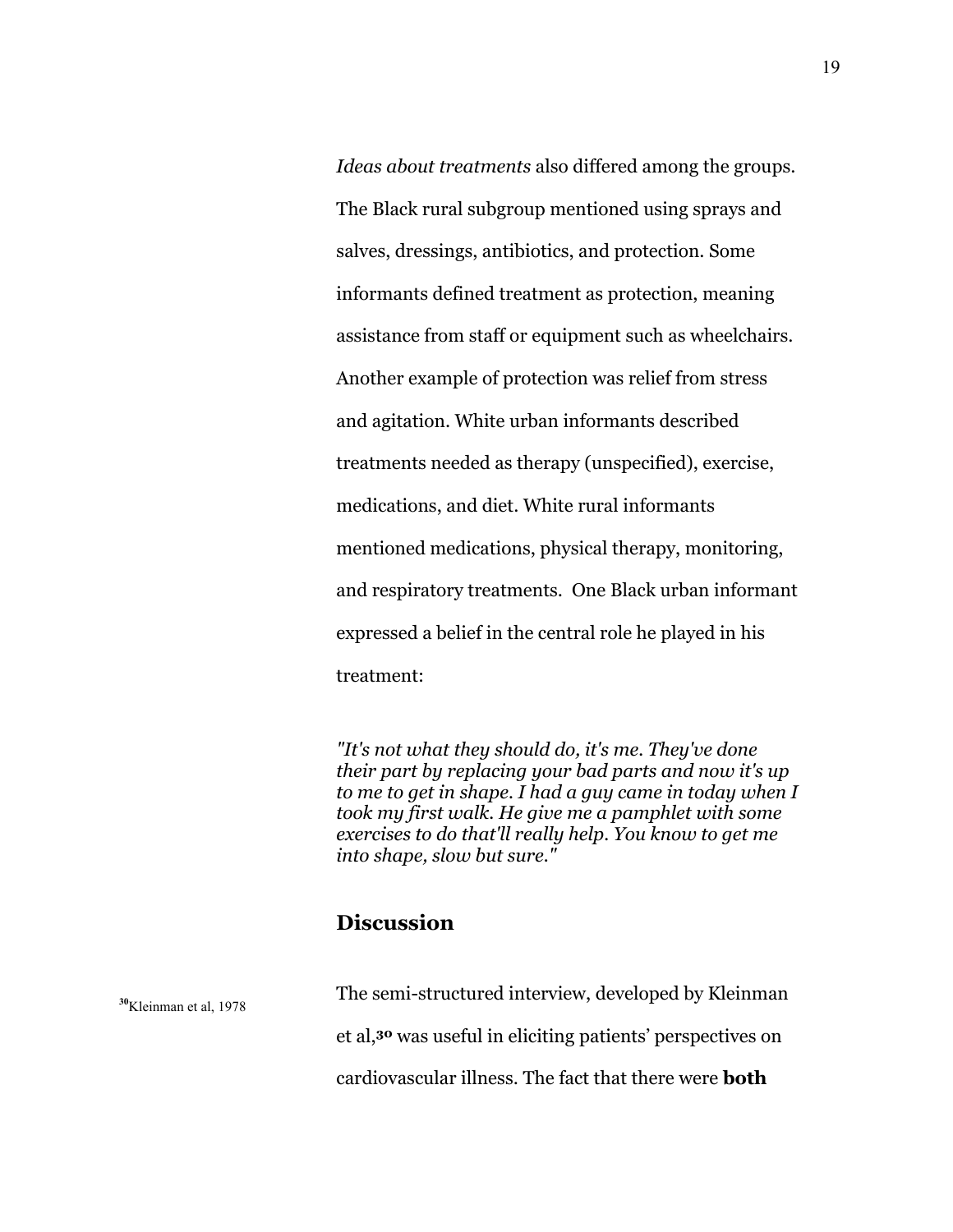similarities and differences in the responses of groups living in different areas and belonging to different racial groups suggests that individual perspectives cannot be predicted by group membership alone. The significance of symptoms, the importance of functional status, the causes of illness, the treatments needed, and fears related to illness were similar in all four subgroups. However, the different subgroups had differing perspectives on applying labels to symptoms, the severity and duration of illness, the kinds of problems caused by the illness, why the illness began, and the type of treatment needed.

While data from this study cannot support this conclusion, the many similarities in the four groups may reflect the tendency of participants to "parrot" information they had received from health care providers, whom they referred to as "they." Similarly, in her study of cardiac rehabilitation patients, Hoeman**31** found that nurses' own cultural perspectives usually determined the assumptions used as a basis for the plan of care.

**<sup>31</sup>** Hoeman, S. P. (1989). Cultural assessment in rehabilitation nursing practice. *Nursing Clinics of North America, 24*, (1), 277- 289.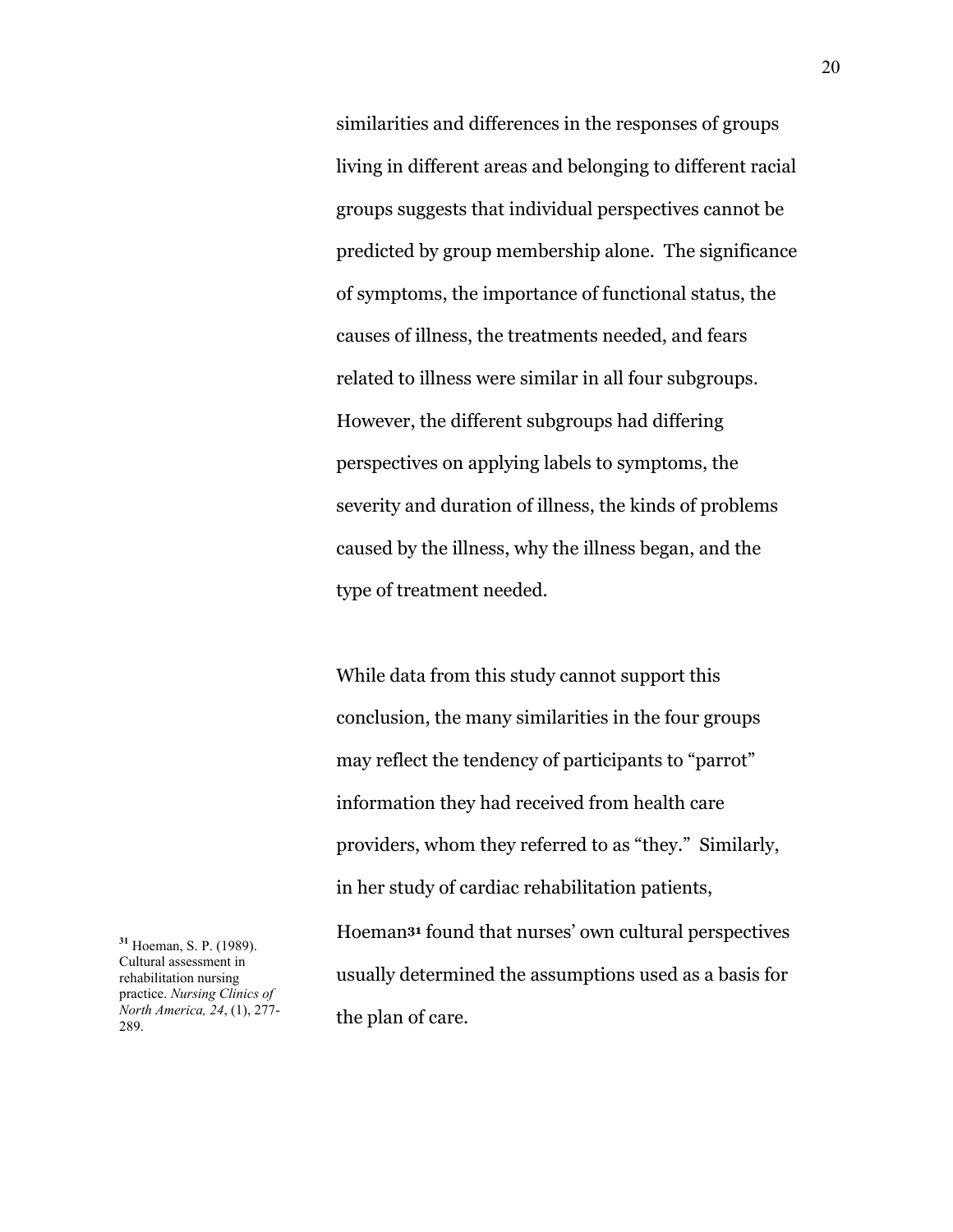**<sup>32</sup>** Hansen, M. & Resick, L. (1990) Health beliefs, health care, and rural Appalachian subcultures from an ethnographic perspective. *Family and Community Health, 13,* (1), 1-10. **<sup>33</sup>** Lacey, K., Meier, G., & Krumholtz, R. (1995). Outcomes after major vascular surgery: the patient's perspective. *Journal of Vascular Nursing, 13*, (1), 8-13.

**<sup>34</sup>** Fleury, J. (1996). Wellness motivation theory: An exploration of theoretical relevance. *Nursing Research, <sup>45</sup>* (5), 277-283. **<sup>35</sup>** Price, J.L., & Cordell, B.

 This tendency of participants in the current study to refer to health care providers as "they" or "them" appears to reflect differences in knowledge, social status, and power between patients and providers in the hospital setting. Patients who used the phrase "they say..." were reporting what professionals said, implying that the patients did not "own" that point of view.**32,33** At the same time, however, many participants expressed gratitude for the care they received and thus they seemed to accept a certain "closeness" to the providers who were so different from them. Feeling themselves ill and vulnerable, perhaps patients must emphasize their gratitude and trust rather than their differences from providers. Care providers need to be aware of the power they hold and strive to earn and maintain the trust given them by patients.

The findings of the present study are a reminder that, in spite of widespread public awareness about cardiovascular disease and public campaigns for heart healthy behaviors, individuals hold a variety of beliefs about the cause and treatment of their illness **34,35**.To bridge gaps in understanding and effectively promote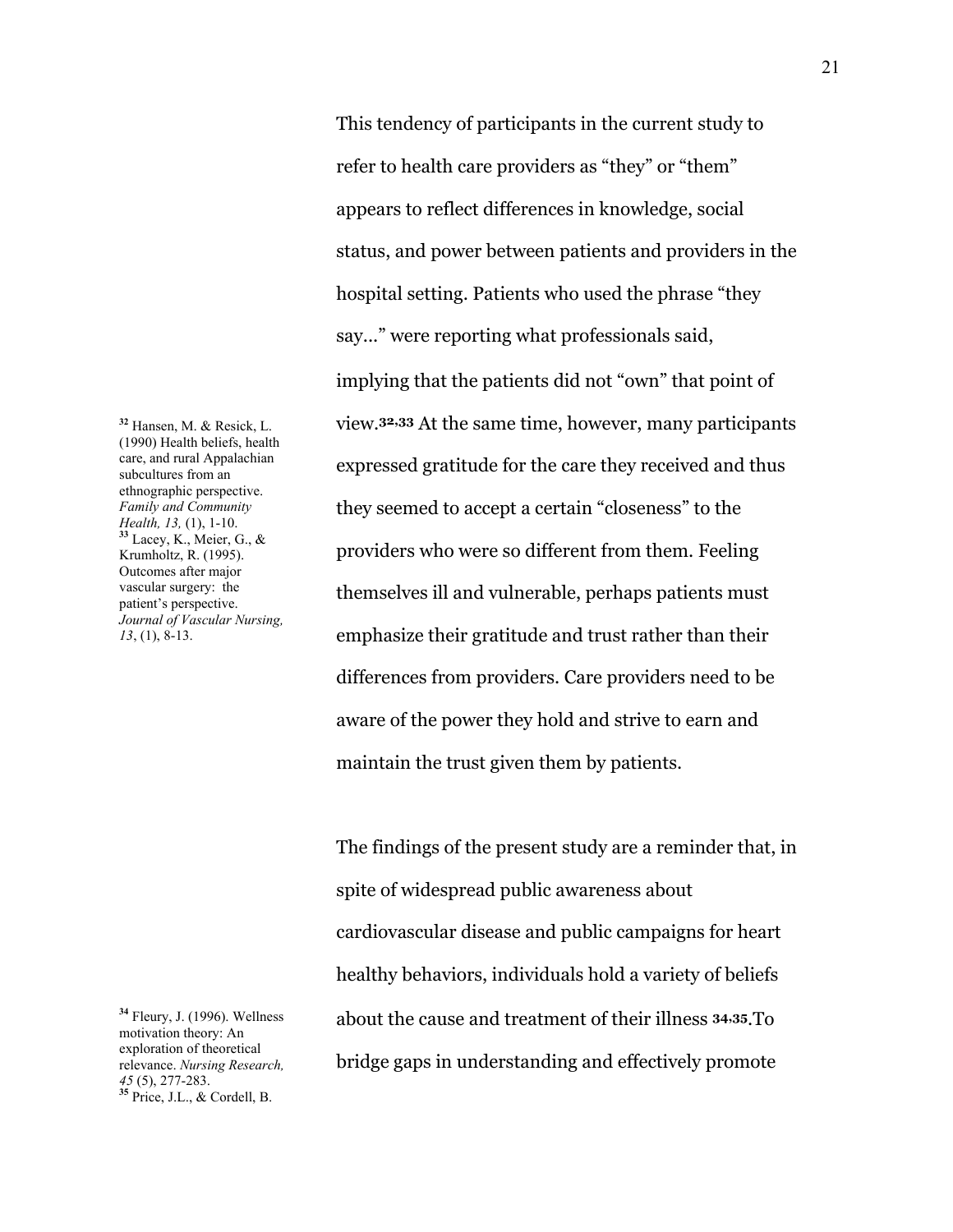(1994). Cultural diversity and patient teaching. *The Journal of Continuing Education in Nursing, 25*, (4), 163-166.

self-care for cardiovascular illness, nurses and other providers need to elicit the patient's beliefs and build the plan of care congruent with the individual's perspective. Clearly health care providers cannot take for granted that they know the perspectives of their clients simply based on visible characteristics or demographic variables, and thus must instead explore patients' explanatory models in order to approach them in culturally competent ways.

This study contributes to the ability of nurses and other providers to understand how clients' perspectives affect their decisions about self care in the context of a cardiovascular illness. Although the pace of health care in acute care settings makes culturally competent care more difficult to achieve, the necessity of offering care consistent with individuals' beliefs is reaffirmed by the present study.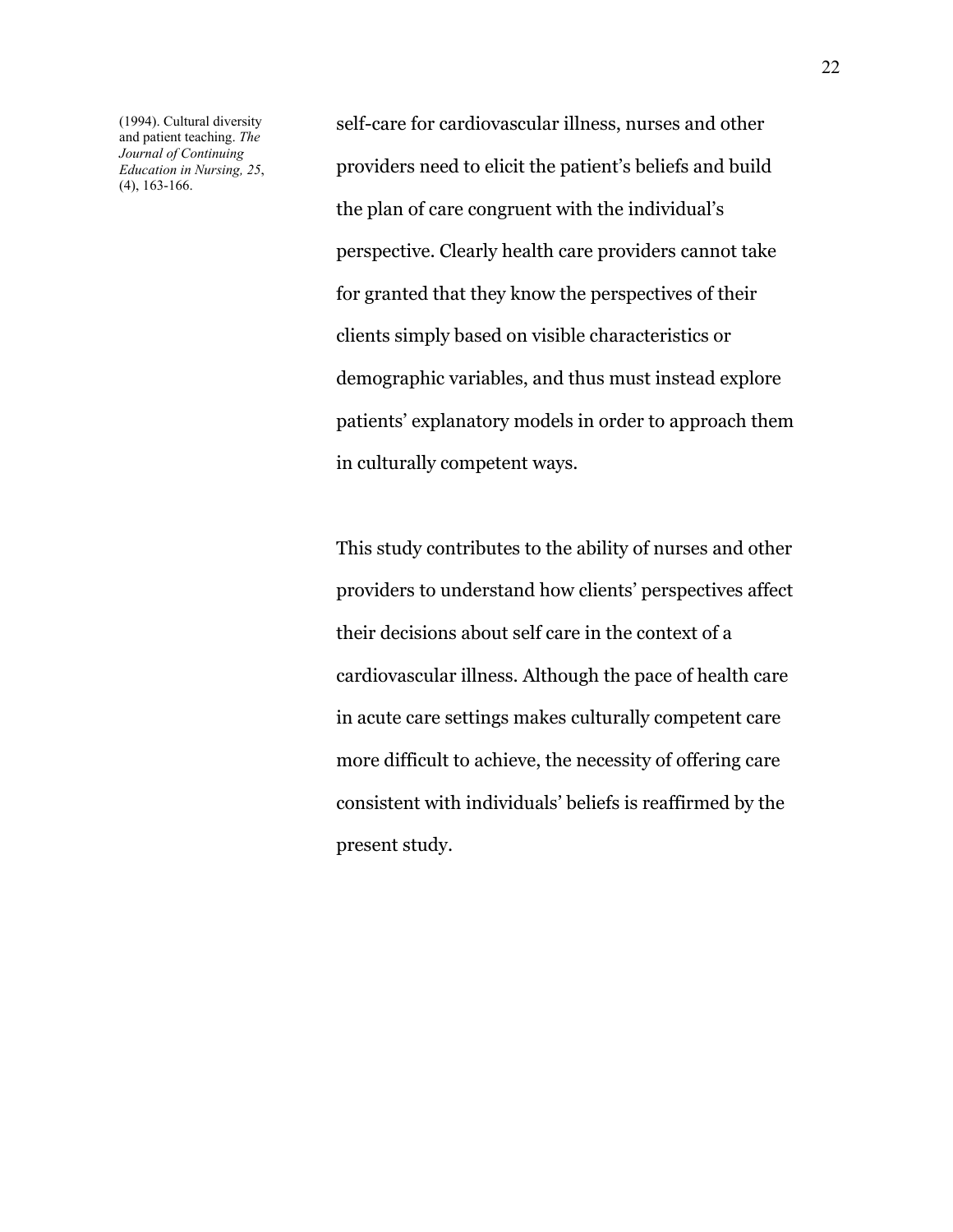## **Table 1. Interview Questions: Assessment of Cultural Perspectives on Illness**

- What do you think has caused your problem?
- Why do you think it started when it did?
- What does your sickness do to you; how does it work?
- How severe is your sickness?
- Will it have a short or long duration?
- What kind of treatment should you receive?
- What are the most important results you hope to receive from this treatment?
- What are the chief problems your sickness has caused you?
- What you do you fear about your sickness?

(Kleinman, Eisenberg, & Good, 1978)

*(back to text)*

### **Table 2. Race, Residence and Gender Characteristics of Study Sample**

|        | <b>Black</b> | <b>Black</b> | White | White |
|--------|--------------|--------------|-------|-------|
|        | Rural        | Urban        | Rural | Urban |
| Male   | 18           | 11           | 26    | 16    |
| Female | 16           | 6            | 17    | 16    |

*(back to text)*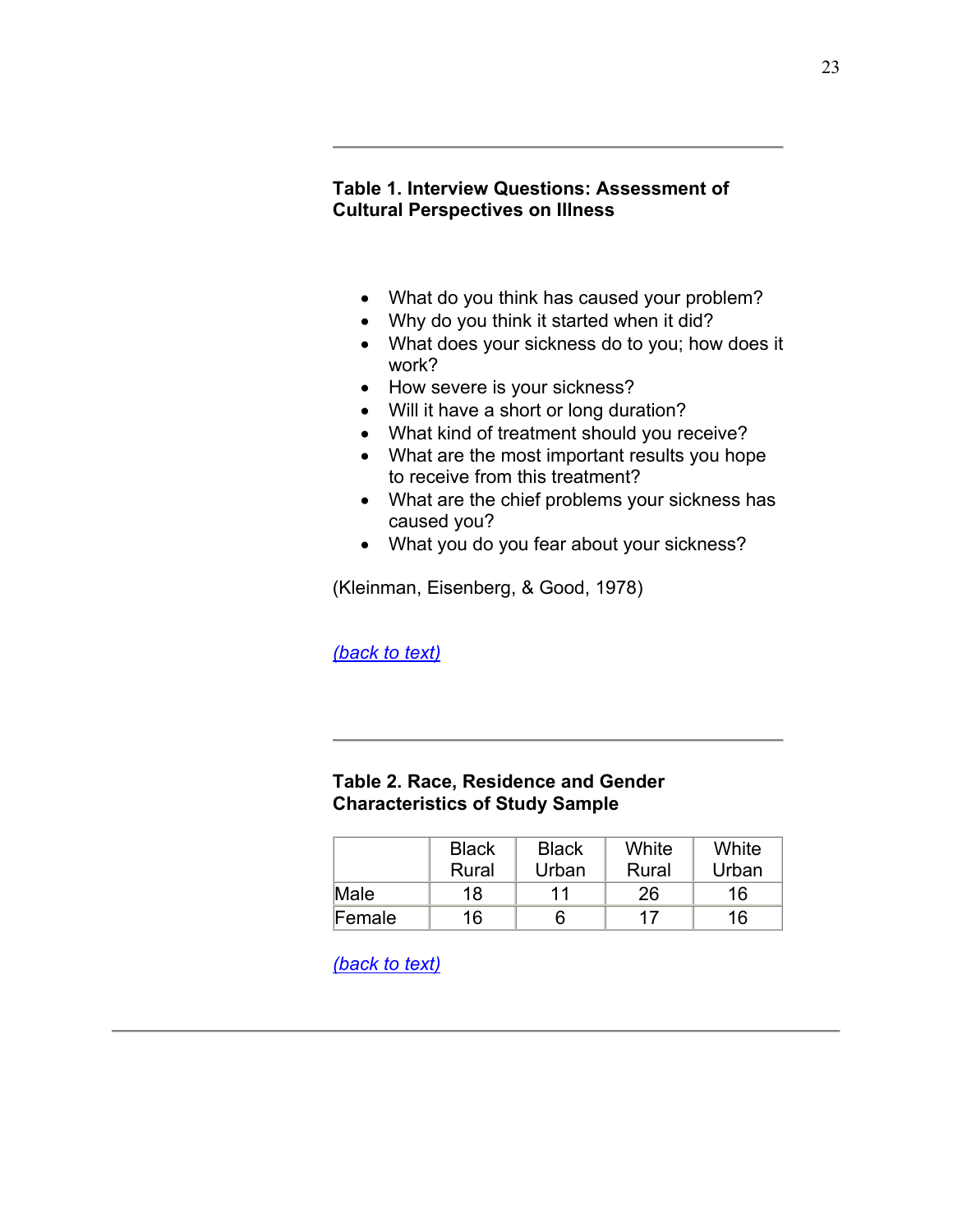|                                                                                                                                                          | $\mathsf F$                                             | $\frac{0}{0}$                    | $\overline{x}$                                          | <b>SD</b>                                            |
|----------------------------------------------------------------------------------------------------------------------------------------------------------|---------------------------------------------------------|----------------------------------|---------------------------------------------------------|------------------------------------------------------|
| <b>Age (range 38-88)</b>                                                                                                                                 |                                                         |                                  |                                                         |                                                      |
| 38-50                                                                                                                                                    | 14                                                      | 11                               | 46                                                      | 3.7                                                  |
| 51-60                                                                                                                                                    | 14                                                      | 11                               | 56                                                      | 2.6                                                  |
| 61-70                                                                                                                                                    | 41                                                      | 32.5                             | 65.7                                                    | 3.1                                                  |
| 718 >                                                                                                                                                    | 57                                                      | 45.2                             | 76                                                      | 4.4                                                  |
|                                                                                                                                                          |                                                         |                                  |                                                         |                                                      |
|                                                                                                                                                          | 126                                                     |                                  |                                                         |                                                      |
| <b>Education</b>                                                                                                                                         |                                                         |                                  |                                                         |                                                      |
| (years of schooling completed)<br>$8$ or $<$<br>8.1 to 12<br>12.1 or $>$                                                                                 | 35<br>67<br>24<br>$\overline{126}$                      | 27.7<br>53.1<br>19.0             | 6.7<br>11<br>14.9                                       | 1.3<br>1.2<br>1.95                                   |
| <b>Employment</b>                                                                                                                                        |                                                         |                                  |                                                         |                                                      |
| Employed<br>Retired<br>Disabled<br>Unemployed<br><b>Missing Cases</b>                                                                                    | 46<br>49<br>25<br>$\mathbf{1}$<br>5<br>$\overline{126}$ | 38<br>40.5<br>20.7<br>$.5\,$     |                                                         |                                                      |
| <b>Annual Household Incomes</b>                                                                                                                          |                                                         |                                  |                                                         |                                                      |
| (range \$1,920-\$110,000)<br>\$10,300 or less<br>\$10,400 - \$20,000<br>\$21,000 - \$30,000<br>\$31,000 - \$40,000<br>\$40,000 ><br><b>Missing Cases</b> | 28<br>20<br>10<br>11<br>16<br>41<br>$\overline{126}$    | 22<br>15.9<br>7.9<br>8.7<br>12.7 | \$6,624<br>\$15,992<br>\$27,036<br>\$35,427<br>\$68,281 | \$2,195<br>\$3,072<br>\$2,777<br>\$3,157<br>\$20,420 |

# T**able 3. Demographic Characteristics of Participants (n=126)**

(back to text)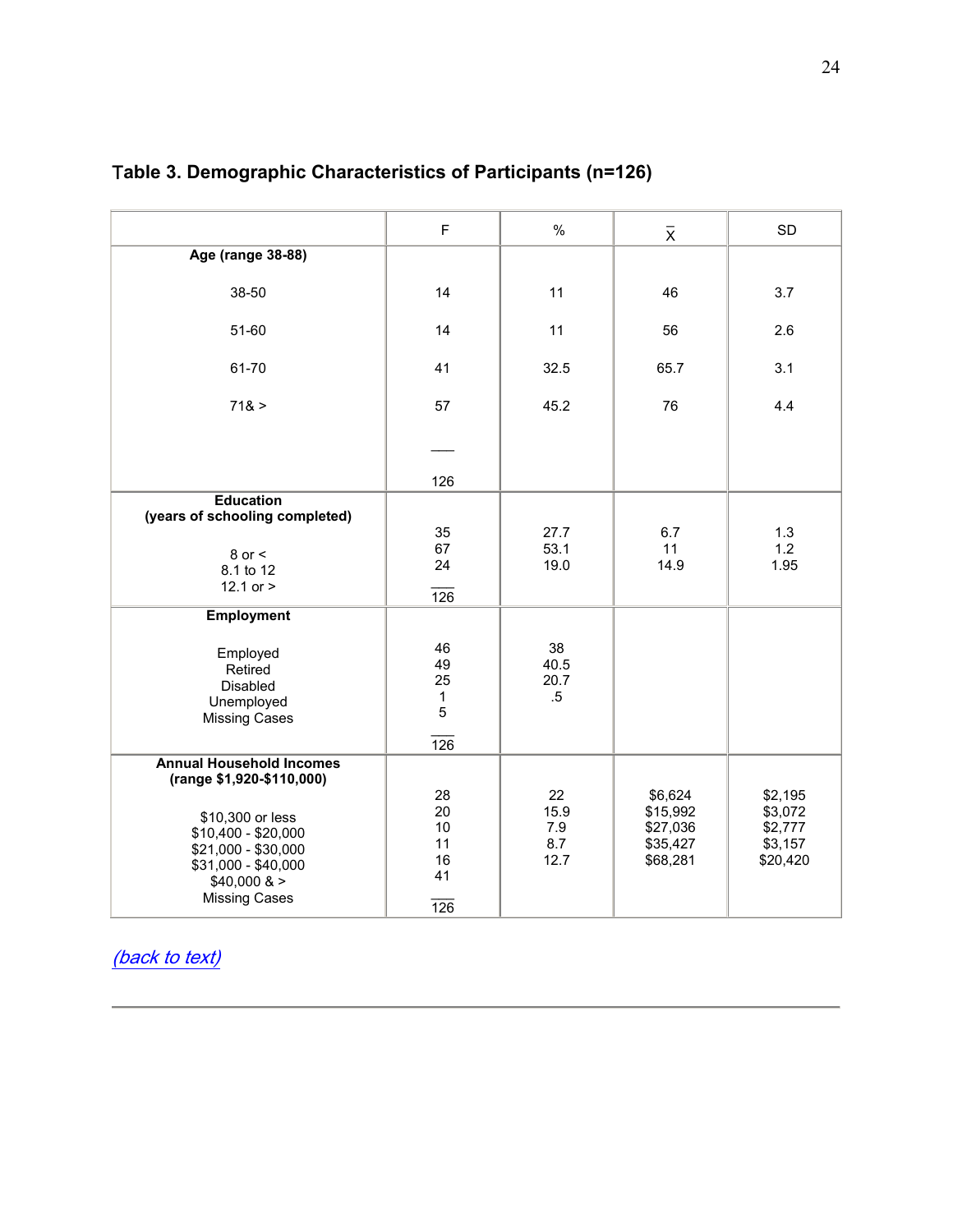# **Table 4. Beliefs About Causation of Illness by Group Membership**

|                         | <b>Urban</b>                           | <b>Rural</b>                           |
|-------------------------|----------------------------------------|----------------------------------------|
| <b>Black Informants</b> | Lifestyle: Smoking, sedentary<br>(etc) | Lifestyle: diet, stress, hi<br>choles. |
|                         | Heredity                               | Don't Know                             |
|                         | <b>Pre-Existing Condition</b>          |                                        |
|                         | Don't Know                             |                                        |
|                         | Fate                                   |                                        |
|                         |                                        |                                        |
| <b>White Informants</b> | Lifestyle: smoking, diet (etc.)        | Lifestyle: smoking, diet, stress       |
|                         | Heredity                               | Heredity                               |
|                         | <b>Pre-Existing Condition</b>          | Don't Know                             |
|                         | Don't Know                             | Fate                                   |
| (back to text)          |                                        |                                        |
|                         |                                        |                                        |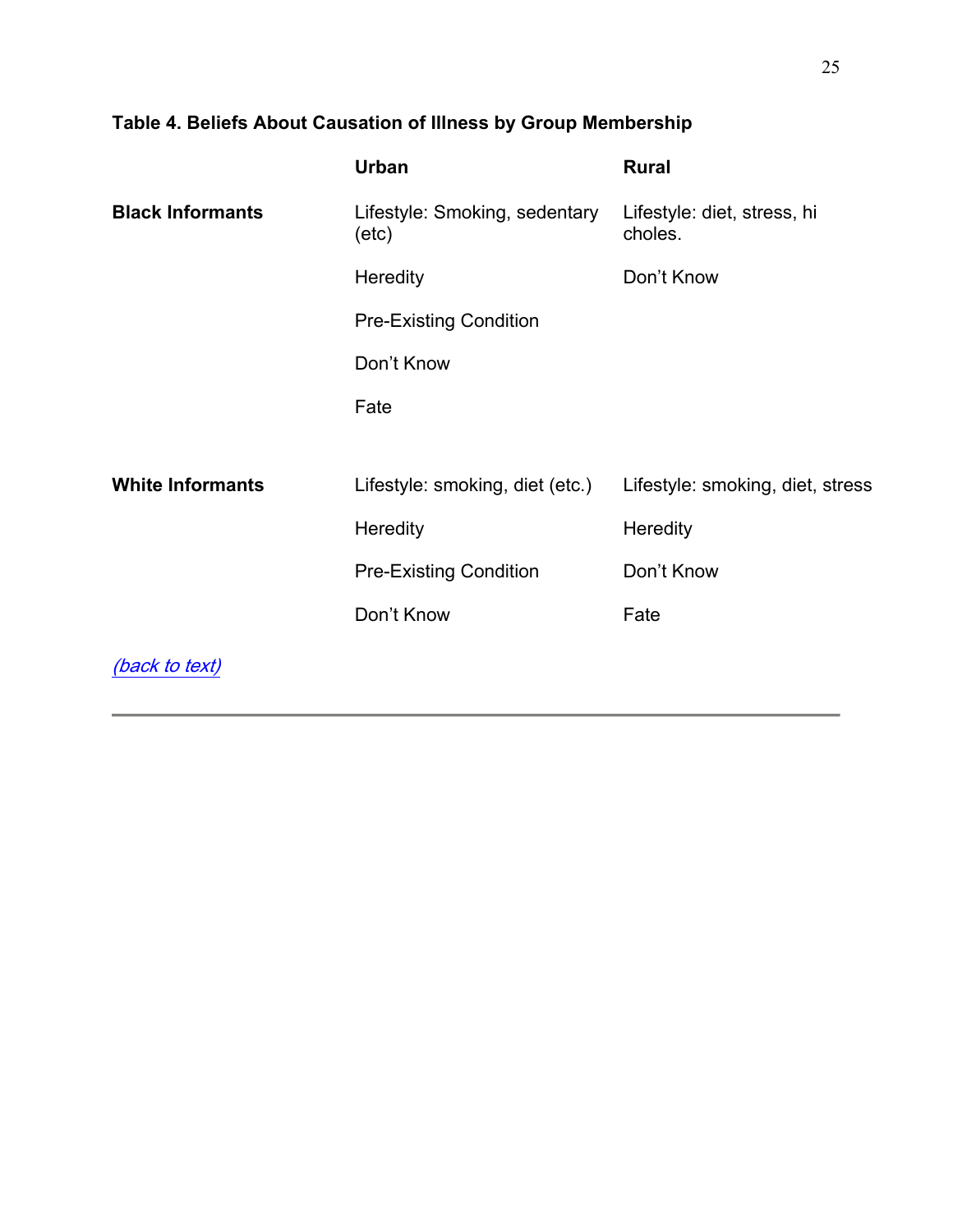Figure 1.The Link Between the Individual's Explanatory Model and Cultural Competence by Health Care Professional (HCP)



\*Kleinman, 1980 \*Kleinman, Eisenberg & Good, 1978